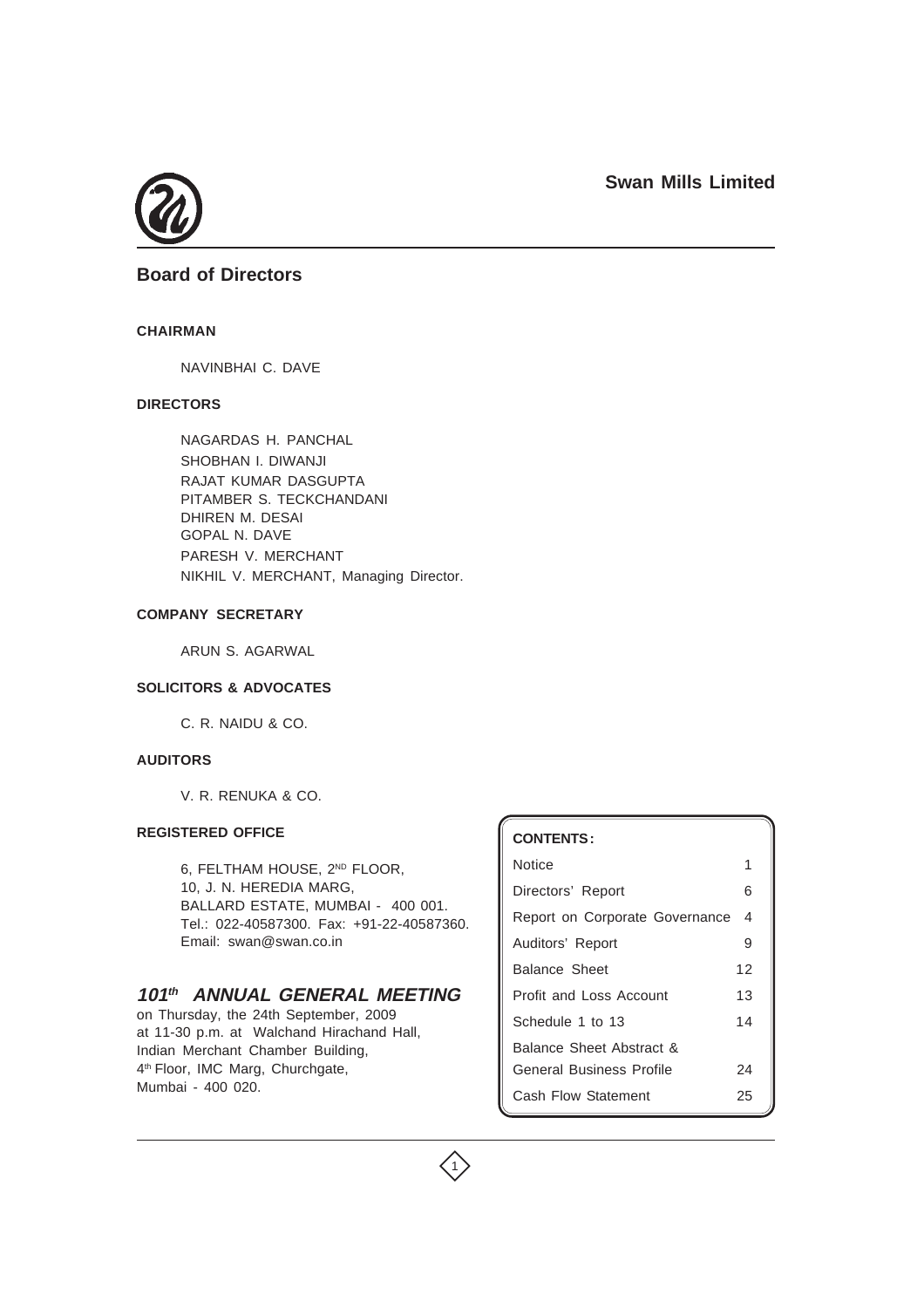

## **N O T I C E**

Notice is hereby given that the One Hundred Oneth Annual General Meeting of the Company will be held at Walchand Hirachand Hall, 4<sup>th</sup> Floor, Indian Merchant Chamber Building, IMC Marg, Churchgate, Mumbai 400 020 on Thursday, 24<sup>th</sup> September, 2009 at 11.30 A.M. to transact the following business:

### **ORDINARY BUSINESS**

- 1. To receive, consider and adopt the Audited Balance Sheet as at March 31<sup>st</sup>, 2009 and Profit and Loss Account for the year ended on March 31st, 2009 and the Reports of the Board of Directors and the Auditors thereon.
- 2. To appoint a Director in place of Mr. Navinbhai C. Dave, who retires by rotation and being eligible, offers himself for re-appointment.
- 3. To appoint a Director in place of Mr. Pitamber S. Tekchandani, who retires by rotation and being eligible, offers himself for re-appointment.
- 4. To appoint a Director in place of Mr. Shobhan I. Diwanji, who retires by rotation and being eligible, offers himself for re-appointment.
- 5. To appoint M/s. V. R. Renuka & Company, Chartered Accountants, Mumbai as Statutory Auditors of the Company, to hold office from the conclusion of this Annual general Meeting until the conclusion of the next Annual General Meeting and to authorise the Board of Directors to fix their remuneration for the year ending 31st March, 2010.

#### **SPECIAL BUSINESS**

6. To consider and if thought fit, to pass with or without modification(s), the following resolution as an ORDINARY RESOLUTION:

**"RESOLVED THAT** in terms of Article 125 of the Articles of Association of the Company and pursuant to the provisions of Sections 198, 269, 309, 310, 311 and other applicable provisions of the Companies Act, 1956 (the Act), read with Schedule XIII of the Act and subject to such approvals, permissions and sanctions, as may be required, approval of the Company be and is hereby accorded to the re-appointment of Mr. Nikhil V. Merchant as Managing Director of the Company for a period of five years with effect from 1<sup>st</sup> September, 2009 on the remuneration not exceeding Rs. 24 Lakhs per annum and other benefits as per the Rules of the Company, as may be agreed to between the Board of Directors and Mr. Nikhil V. Merchant.

RESOLVED FURTHER THAT notwithstanding anything herein above stated, where in any financial year closing on and after March 31, 2010, the Company has no profits or its profits are inadequate, the Company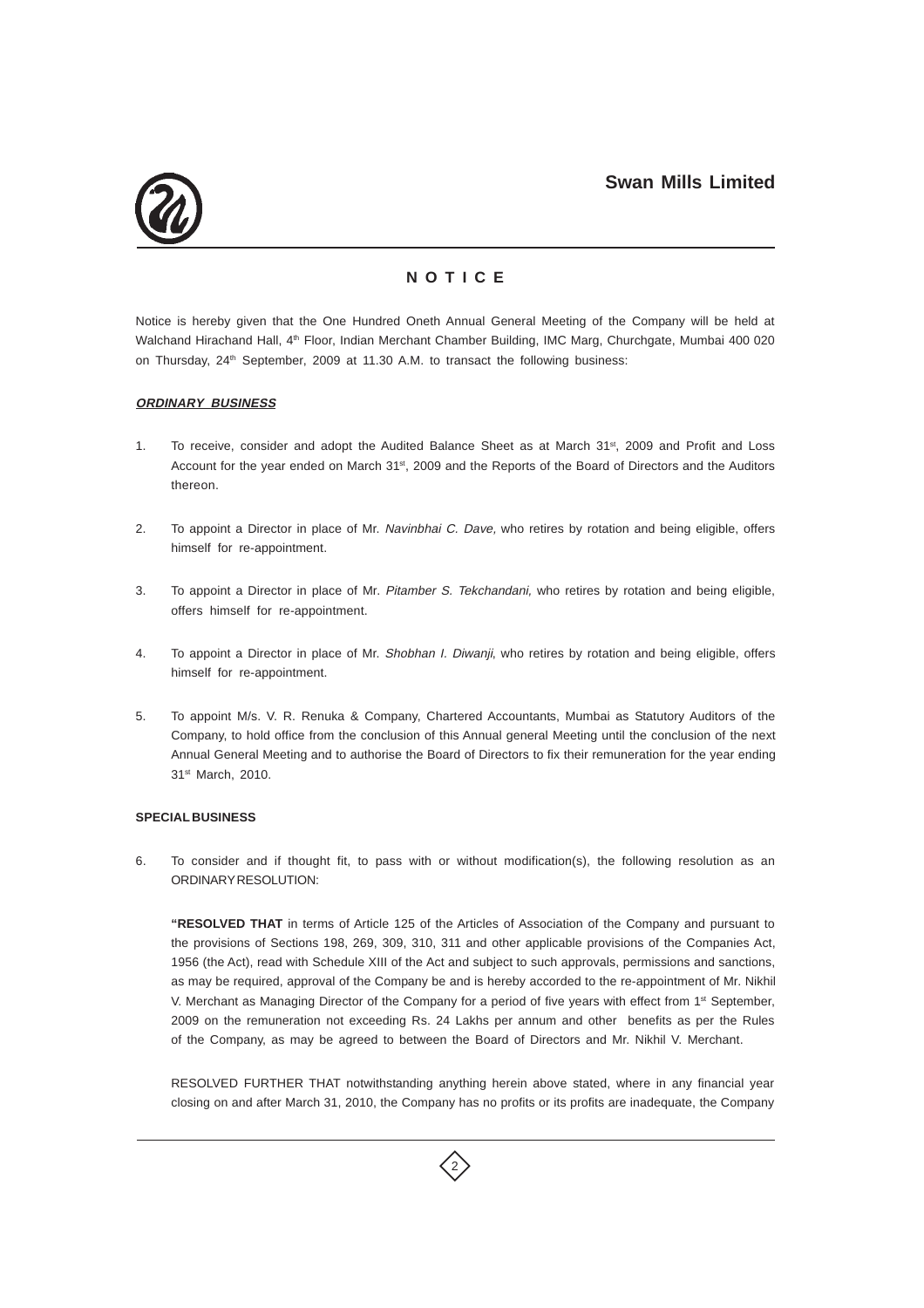

shall pay to Mr. Nikhil V. Merchant the remuneration as mentioned above, as per the provisions of Section II of part II of Schedule XIII of the Companies Act, 1956 (including any statutory modifications or re-enactment thereof, for the time being in force), or such other limits as may be prescribed by the Government from time to time as minimum remuneration.

RESOLVED FURTHER THAT the Board of Directors of the Company be and are hereby authorized to vary, alter or modify the different components of the stated remuneration as may be greed to by the Board of Directors and Mr. Nikhil V. Merchant.

7. To consider and if thought fit, to pass with or without modification(s), the following resolution as an ORDINARY RESOLUTION:

**"RESOLVED THAT** in terms of Article 125 of the Articles of Association of the Company and pursuant to the provisions of Sections 198, 269, 309, 310, 311 and other applicable provisions of the Companies Act, 1956 (the Act), read with Schedule XIII of the Act and subject to such approvals, permissions and sanctions, as may be required, approval of the Company be and is hereby accorded to the appointment of Mr. Paresh V. Merchant as Executive Director of the Company for a period of five years with effect from 1<sup>st</sup> September, 2009 on the remuneration not exceeding Rs. 24 Lakhs per annum and other benefits as per the Rules of the Company, as may be agreed to between the Board of Directors and Mr. Paresh V. Merchant.

RESOLVED FURTHER THAT notwithstanding anything herein above stated, where in any financial year closing on and after March 31, 2010, the Company has no profits or its profits are inadequate, the Company shall pay to Mr. Paresh V. Merchant the remuneration as mentioned above, as per the provisions of Section II of part II of Schedule XIII to the Companies Act, 1956 (including any statutory modifications or re-enactment thereof, for the time being in force), or such other limits as may be prescribed by the Government from time to time as minimum remuneration.

RESOLVED FURTHER THAT the Board of Directors of the Company be and are hereby authorized to vary, alter or modify the different components of the stated remuneration as may be greed to by the Board of Directors and Mr. Paresh V. Merchant.

> By Order of the Board of Directors For Swan Energy Limited

> > **Arun S. Agarwal** Company Secretary

Date: 11<sup>th</sup> August, 2009 Place: Mumbai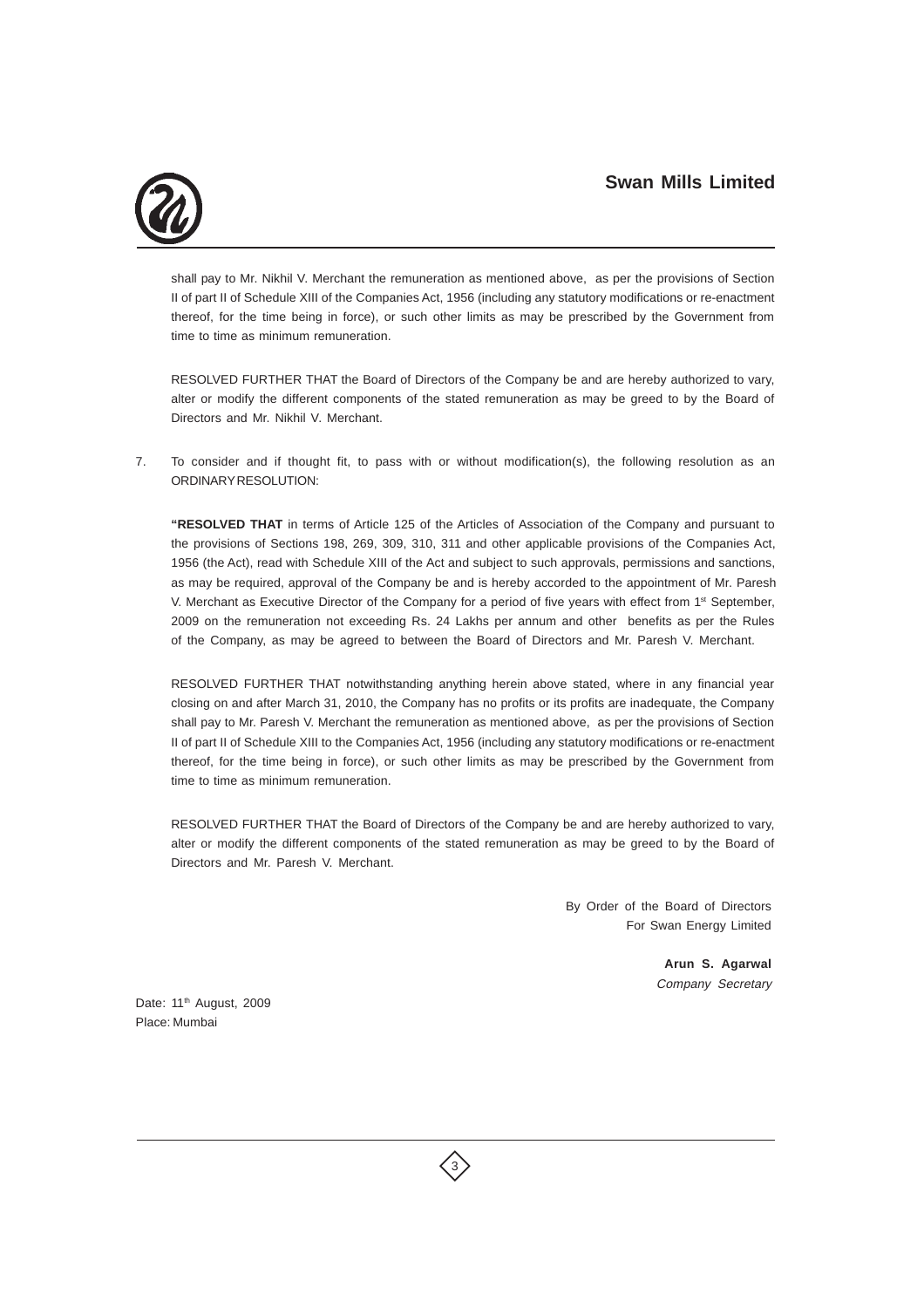

## **N O T E S:**

- 1. The Register of Members and Share Transfer books of the Company will be closed from 19-09-2009 to 24-09- 2009 (both days inclusive) for the purpose.
- 2. The Explanatory Statement pursuant to Section 173(2) of the Companies Act, 1956, in respect of Special Business as per Item No. 6 and 7 herein above is annexed hereto.
- 3. MEMBERS ENTITLED TO ATTEND AND VOTE ARE ENTITLED TO APPOINT A PROXY TO VOTE INSTEAD OF HIMSELF. A PROXY NEED NOT BE A MEMBER.
- 4. Proxies, in order to be effective, must be received at the Registered Office of the Company not less than forty-eight hours before the Annual General Meeting.
- 5. Members/Proxies should bring the attendance slip sent herewith, duly filled in, for attending the meeting.
- 6. Only Registered Members carrying the Attendance Slip and the holders of valid proxies registered with the Company will be permitted to attend the meeting.
- 7. Members holding shares in physical form are requested to intimate Registrar and Transfer Agents of the Company viz.,M/s Purva Sharegistry (India) Pvt. Ltd., Unit: Swan Energy Limited, 9, Shiv Shakti Ind Estate, J.R. Boricha Marg, Lower Parel, Mumbai – 400 011, changes, if any, in their Bank details, registered address, etc. along with their Pin Code. Members holding shares in electronic form may update such details with their respective Depository Participants.
- 8. Members are requested to quote Ledger Folio No. in all their correspondence.
- 9. Re-appointment of Directors:

Mr. Navinbhai C. Dave, Mr. Pitamber S. Tekchandani and Mr. Shobhan I. Diwanji retire by rotation and being eligible, offer themselves for re-appointment.

The information required to be provided under the Listing Agreement in respect of Directors being reappointed is given herein below:

| Name of the<br><b>Director</b> | Brief resume and nature of<br>expertise in functional area                                                                                 | Other<br><b>Directorships</b> | Shareholding |
|--------------------------------|--------------------------------------------------------------------------------------------------------------------------------------------|-------------------------------|--------------|
| Mr. Navinbhai C. Dave          | Eminent industrialist and public<br>personality, social oriented<br>philanthropist and Educationist                                        | Nil                           | Nil          |
| Mr. Pitamber S.<br>Tekchandani | A graduate in Mechanical<br>Engineering with experience of<br>45 years in the Oil and Gas industry,<br>both in public and private sectors. | Nil                           | Nil          |
| Mr. Shobhan I. Diwanji         | B.A. in Economics and MBA in Finance<br>from USA with wide experience in<br>financing and structuring.                                     | Nil                           |              |

By Order of the Board of Directors For Swan Energy Limited

> **Arun S. Agarwal** Company Secretary

Date: 11<sup>th</sup> August, 2009 Place: Mumbai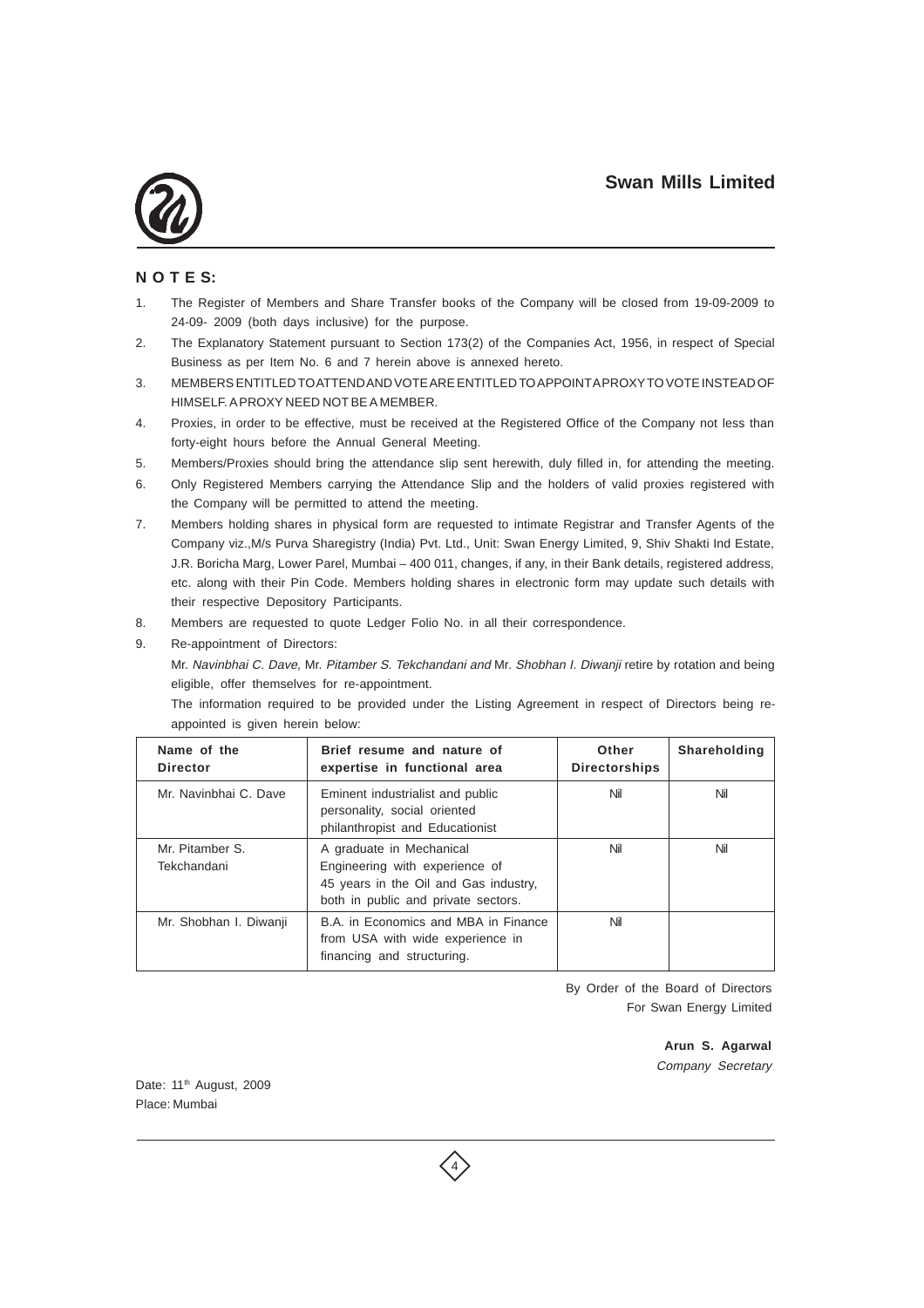

### **EXPLANATORY STATEMENT PURSAUNT TO SECTION 173(2) OF THE COMPANIES ACT, 1956:-**

#### **Item No. 6:**

Mr. Nikhil V. Merchant was appointed as Managing Director of the Company as per the directives of BIFR. Since then, under his leadership, experience and expertise, the Company has attained its glory to a great extent and commands a respectable position in the industrial circle today.

The Board of Directors of the Company has unanimously approved his re-appointment as Managing Director and payment of remuneration to him, subject to approval of the shareholders of the Company. The Resolution at item no. 6 of the Notice is being proposed for the consideration of the Members of the Company.

Your Directors recommend the said resolution for your approval.

None of the Directors, except, Shri Navinbhai C. Dave, Shri Gopal N. Dave, Shri Nikhil V. Merchant and Shri Paresh V. Merchant, are, in any way, concerned or interested in the said resolution.

#### **Item No. 7:**

Mr. Paresh V. Merchant was appointed as a Director of the Company and since then, he has been actively involved in the affairs of the company. He has, with his experience and expertise, contributed immensely towards the turnaround of the company.

The Board of Directors of the Company has unanimously approved his appointment as Executive Director and payment of remuneration to him, subject to approval of the shareholders of the Company. The Resolution at item no. 6 of the Notice is being proposed for the consideration of the Members of the Company.

Your Directors recommend the said resolution for your approval.

None of the Directors, except, Shri Navinbhai C. Dave, Shri Gopal N. Dave, Shri Nikhil V. Merchant and Shri Paresh V. Merchant, are, in any way, concerned or interested in the said resolution.

> By Order of the Board of Directors For Swan Energy Limited

> > **Arun S. Agarwal** Company Secretary

Date: 11<sup>th</sup> August, 2009 Place: Mumbai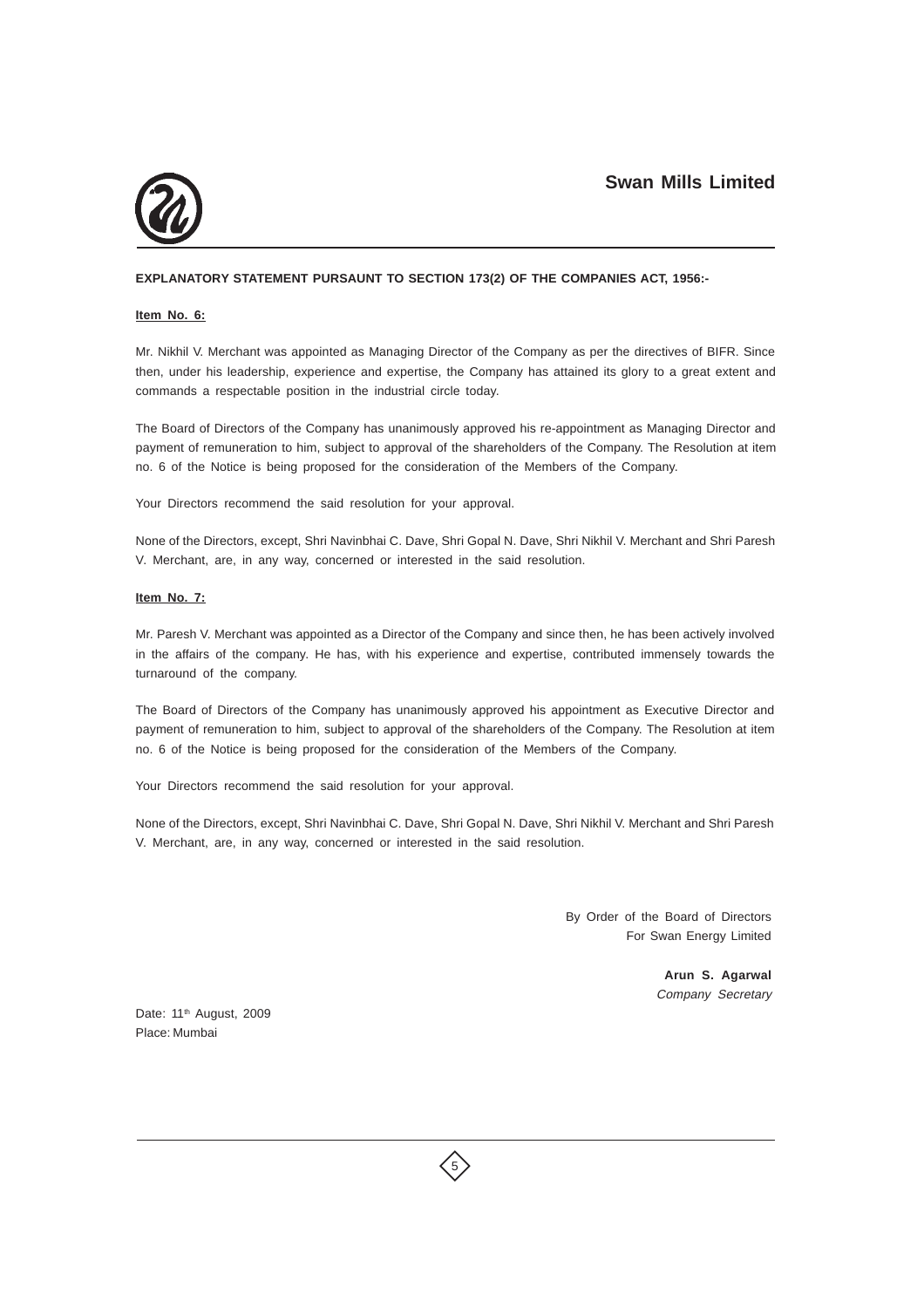

#### **DIRECTORS' REPORT:**

Your Directors have the pleasure to present herewith their 101th Annual Report with Audited Statement of Accounts for the year ended on 31.3.2009. The operating results are as under:

### **Financial Results**

|                                                    | For the year | For the year |
|----------------------------------------------------|--------------|--------------|
|                                                    | ended on     | ended on     |
|                                                    | 31.3.2009    | 31.3.2008    |
|                                                    | Rs. in lacs  | Rs. in lacs  |
| Gross Profit/(Loss) before interest & depreciation | 4443.21      | 2451.41      |
|                                                    |              |              |
| Less: Interest                                     | 673.14       | 0.91         |
| : Depreciation                                     | 20.28        | 41.13        |
| Profit/(Loss) before Tax                           | 3749.79      | 2409.37      |
| Less: Provision for Taxation                       | 588.38       | 282.91       |
| Net Profit(Loss) /Income for the year              | 3161.41      | 2126.46      |

### **Dividend**

With a view to ensure timely completion of the ongoing development projects and conserve the resources for future business plans, no dividend is recommended for the year.

#### **Operations**

During the year, your company has carried out business activities of trading in fabrics and your company's development activities at Sewree and Kurla are well under progress. The Mega residential complex is under construction at Sewree under the name 'Ashok Garden, comprising of four towers, is 70% complete. At Kurla, Commercial complex are under construction, having four buildings under the name 'Peninsula Techno-park'. Possession of two out of four buildings has been handed over on completion of the construction. The Company expects to complete the construction at both the sites by the end of financial year 2010-11.

#### **FUTURE PLANS**

#### A) ENERGY SECTOR

The proposed plan of partnership/joint venture with Gujarat Government for CDM power project is at advanced stage and is likely to be finalized before 3<sup>rd</sup> quarter of current financial year 2009-10.

#### B) REAL ESTATE DEVELOPMENT

In addition to the on going real estate development activities in Mumbai, the acquisition of land at Goa has been completed and your Company is considering development of the said property shortly.

#### C) TEXTILE

Setting up of textile manufacturing unit at Ahmedabad, Gujarat is under process and the unit is expected to start functioning commercially by the end of the financial year 2009-10.

#### **Directors**

Shri Navinbhai C.Dave, Shri Pitamber S. Tekchandani and Shri Shobhan I. Diwanji, retire by rotation and being eligible, have offered themselves for re-appointment.

It is proposed to re-appoint Shri Nikhil V. Merchant as a Managing Director of the Company, for a period of five years from 1st September, 2009, subject to approval of the shareholders at the ensuing Annual General Meeting.

It is proposed to appoint Shri Paresh V. Merchant as a Executive Director of the Company, for a period of five years from 1st September, 2009, subject to approval of the shareholders at the ensuing Annual General Meeting.

#### **Auditors**

The Members are requested to appoint Auditors for the current year and authorize the Board of Directors to fix their remuneration. The retiring Auditors M/s. V. R. Renuka & Co., Chartered Accountants, being eligible, offers themselves for re-appointment.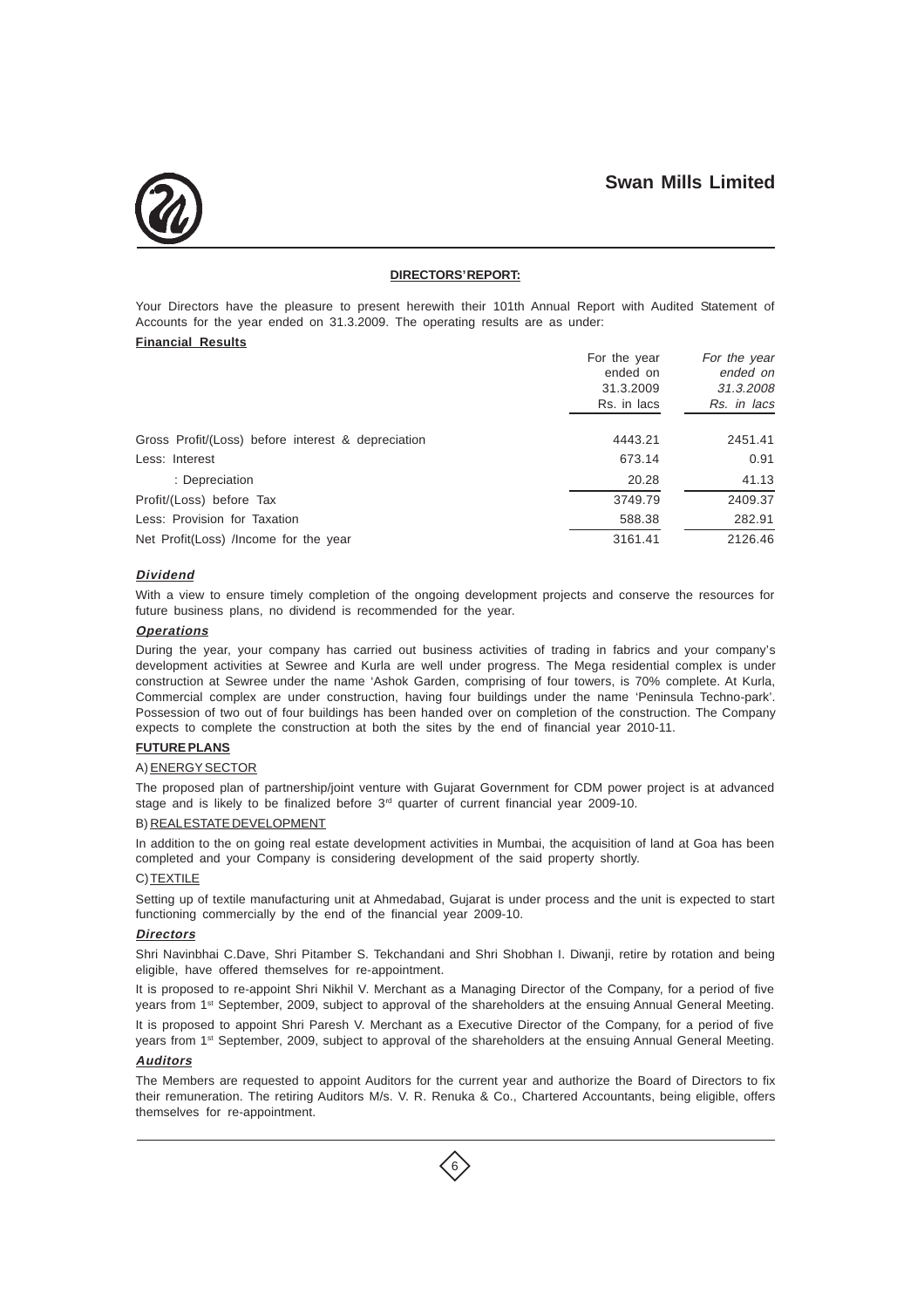

### **Auditors' Report**

Report of the auditors read with the notes on accounts is self-explanatory and need no elaboration.

#### **Particulars of Employees**

There are no employees drawing remuneration in excess of limits prescribed under the amended Section 217(2A) of the Companies Act, 1956, read with Companies (Particulars of Employees) Rules, 1975

#### **Corporate Governance**

A report on the Corporate Governance along with a certificate from the Auditors of the Company regarding the compliance of the conditions of the Corporate Governance as stipulated under Clause 49 of the Listing Agreement is annexed to this report.

### **Directors' Responsibility Statement**

Pursuant to Section 217 (2AA) of the Companies (Amendment) Act, 2000, on the basis of information placed before them, the Directors confirm that:

- i. In the preparation of the Annual Accounts, the applicable accounting standards have been followed along with proper explanation relating to material departures, if any;
- ii. Appropriate accounting policies have been selected and applied consistently, and the judgments and estimates that have been made are reasonable and prudent so as to give a true and fair view of the state of affairs of the company as at 31st March 2009 and of the profit of the Company for the said period;
- iii. Proper and sufficient care has been taken for the maintenance of the adequate accounting records in accordance with the provisions of the Companies Act, 1956 for safe guarding the assets of the Company and for preventing and detecting fraud and other irregularities,
- iv. The annual accounts have been prepared on a going concern basis.

#### **Conservation of energy, technology absorption and foreign exchange earnings and outgo:**

The Company is now engaged in only trading and service activities and consequently information in accordance with the provisions of Section 217(1)(e) of the Companies Act, 1956 read with the Companies (Disclosure of particulars in the Report of Board of Directors) Rules, 1988 regarding Conservation of Energy, Technology absorption are not being applicable

### **Foreign Exchange Earnings and Outgo**.

| During the year under review |  | $\sim$ 100 $\sim$ | Earnings | -      |               |
|------------------------------|--|-------------------|----------|--------|---------------|
|                              |  |                   | Outgo    | $\sim$ | Rs. 3.70 Lakh |

## **Subsidiary**

The Company does not have any subsidiary.

#### **Appreciation**

The Directors place on record their appreciation of support and timely assistance from Financial Institutions, Banks, Government Authorities as well as Shareholders who have extended their valuable support to the Company.

The Directors also wish to appreciate sincere and dedicated efforts and services by all the employees/staff.

For and On behalf of the Board of Directors

Registered Office: 6, Feltham House, 2nd Floor, 10, J. N. Heredia Marg, Ballard Estate, Mumbai - 400 001. **Navinbhai C. Dave** Dated: 11<sup>th</sup> August, 2009 **Chairman** 

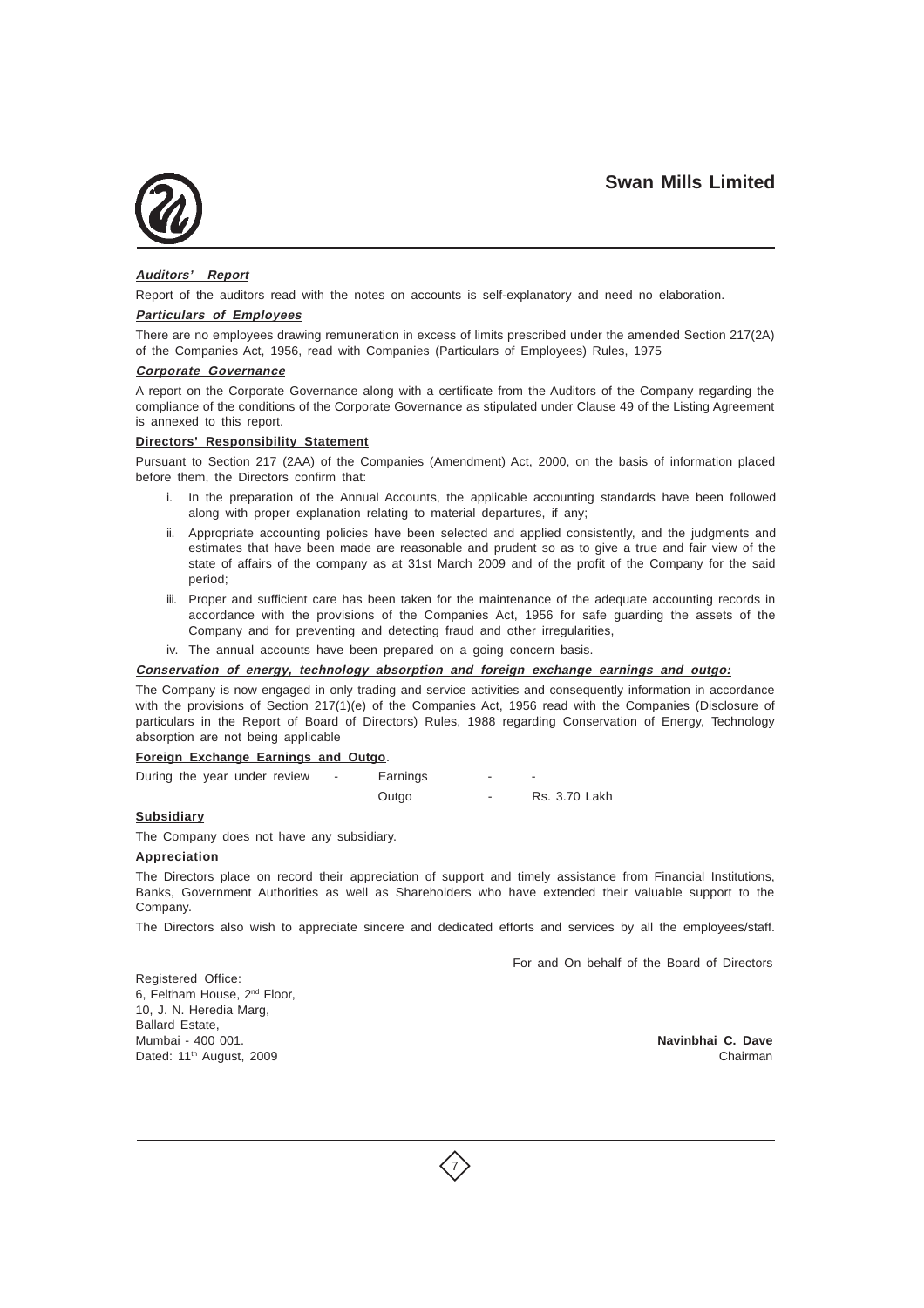

## **REPORT ON CORPORATE GOVERNANCE:**

### **1 A BRIEF STATEMENT ON THE COMPANY'S PHILOSOPHY ON CODE OF GOVERNANCE:**

Corporate Governance is the system by which Companies are directed and controlled by the management in the best interest of the Shareholders and others, thereby ensuring greater transparency, better and timely financial reporting, generating long term economic value for its Shareholders.

Your Company has incorporated the sound Corporate Governance practices by laying emphasis on transparency, accountability and integrity in all its operations and dealings with outsiders.

#### **2 BOARD OF DIRECTORS:**

As on 31<sup>st</sup> March, 2009, the Company's Board comprised nine members, out of whom four are Non-Executive/Non-Independent and five are Non-Executive/independent Directors. The composition of the Board meets with the requirements of the Clause 49 of the Listing Agreement.

Your Company held five Board meetings during the year on 30-04-2008, 31-07-2008, 08-08-2008, 31-10- 2008 and 30-01-2009.

| Name of the<br>Director                        | Category                         | No. of<br>meetings<br>held | No. of<br>meetings<br>attended | Whether<br>attended<br>last<br><b>AGM</b> | No. of<br>outside<br>director-<br>ships<br>held $(*)$ | Member<br>ship<br>in<br>Committes<br>$^{(*)}$ | Chairman<br>ship<br>in.<br>Committes<br>$^{(*)}$ |
|------------------------------------------------|----------------------------------|----------------------------|--------------------------------|-------------------------------------------|-------------------------------------------------------|-----------------------------------------------|--------------------------------------------------|
| Navinbhai C. Dave<br>Chairman                  | Non-Executive<br>Non-Independent | 5                          | 5                              | Yes                                       |                                                       | 1                                             |                                                  |
| Nikhil V. Merchant<br><b>Managing Director</b> | Non-Executive<br>Non-Independent | 5                          | 5                              | Yes                                       |                                                       |                                               |                                                  |
| Paresh V. Merchant                             | Non-Executive<br>Non-Independent | 5                          | 5                              | Yes                                       |                                                       | 1                                             |                                                  |
| Gopal N. Dave                                  | Non-Executive<br>Non-Independent | 5                          | 5                              | Yes                                       |                                                       | 1                                             |                                                  |
| Nagardas H.<br>Panchal                         | Non- Executive/<br>Independent   | 5<br>5                     | 5<br>5                         | Yes<br><b>No</b>                          |                                                       | 3<br>$\overline{2}$                           | 3                                                |
| Mr. Shobhan I.<br>Diwanji                      | Non- Executive/<br>Independent   |                            |                                |                                           |                                                       |                                               |                                                  |
| Mr. Rajat kumar<br>Das Gupta                   | Non- Executive/<br>Independent   | 5                          | 5                              | <b>No</b>                                 |                                                       |                                               |                                                  |
| Mr. Pitamber S.<br>Teckchandani                | Non-Executive/<br>Independent    | 5                          | 5                              | Yes                                       |                                                       |                                               |                                                  |
| Mr. Dhiren M. Desail                           | Non-Executive/<br>Independent    | 5                          | 5                              | Yes                                       |                                                       | 1                                             |                                                  |

The required details of the Board of Directors as on  $31<sup>st</sup>$  March, 2009 are as under:-

(Excluding alternate Directorship and Directorship in private limited companies, foreign companies and section 25 companies)

Committees considered are Audit Committee and Shareholders' Grievance Committee including that of Swan Energy Limited.

3 BOARD - LEVEL COMMITTES:

The Company has three Board level committees, namely;

a) Audit Committee.<br>b) Shareholders'/Inv

Shareholders'/Investors' Grievances Committee.

c) Remuneration Committee.

## **a) Audit Committee:**

The Audit Committee of the Company consists of qualified and non-executive Directors. It comprises of Mr. N. H. Panchal, (Chairman & independent Director), Mr. G. N. Dave and Mr. Shobhan I. Diwanji. The Committee met five times during the year 2008-09 on 30-04-2008, 31-07-2008, 08-08-2008, 31-10-2008 and 30-01- 2009.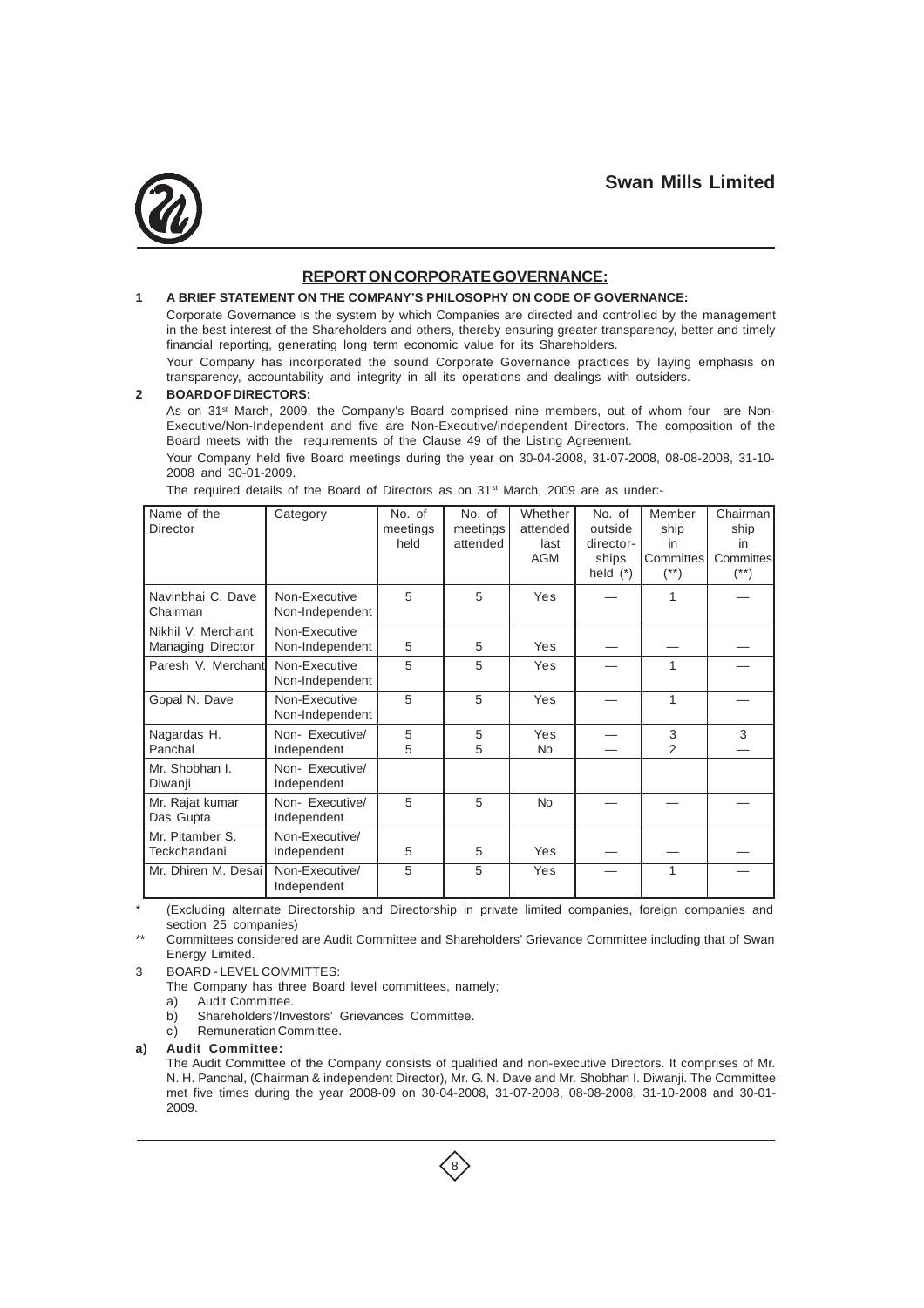

The Audit Committee held discussions with the statutory auditors on the "Limited Review" of the quarterly and half-yearly accounts, final accounts, matters relating to compliance of accounting standards, their observations arising from the annual audit of the Company's accounts and other related matters.

#### **b) Shareholders'/Investors' Grievances Committee:**

The Shareholders/Investors' Grievances Committee comprising Mr. N. H. Panchal (Chairman & independent Director), Mr. P. V. Merchant, and Mr. N. C. Dave has been constituted for redressing shareholders and investors' complaints. Mr. Arun S. Agarwal, Company Secretary has been designated as Compliance Officer. During the year, company has received 42 complaints from the shareholders, which were duly resolved/ replied.

Delivery of equity shares of the company by all investors/shareholders is now mandatory in the dematerialized form in the Stock Exchange.

#### **c) Remuneration Committee:**

The Remuneration Committee comprises of three independent Directors, namely, Mr. N. H. Panchal (Chairman), Mr. Shobhan I. Dewahji, and Mr. Dhiren M. Desai. The terms of reference of Remuneration Committee, interalia, consists of recommendation for appointment/re-appointment of Managing Director, Executive Director/ s, determination and recommendation of terms of remuneration payable to Executive Director. The Committee did not meet during the financial year 2008-09.

#### **4 REMUNERATION OF DIRECTORS**

During the year under review, no remuneration was paid to Directors. However, the Board of Directors have proposed resolution for re-appointment of Mr. Nikhil V. Merchant as Managing Director and appointment of Mr. Paresh V. Merchant as Executive Director with effect from 1<sup>st</sup> September, 2009, as recommended by the Remuneration Committee in its meeting held on 11-08-2009.

#### **5 GENERAL BODY MEETING**

Date, Time and venue for the last three annual general meetings are given below:

| Financial Year ended | Date       | Time       | Venue                                                                    |
|----------------------|------------|------------|--------------------------------------------------------------------------|
| 31 March<br>2006     | 19.09.2006 | 10.00 A.M. | Ashoka Hall, Arcadia, NCPA Marg,<br>Nariman Point, Mumbai - 400 021.     |
| 31 March<br>2007     | 24.09.2007 | 12.15 P.M. | Walchand Hirachand Hall, IMC Building,<br>Churchgate, Mumbai - 400 020.  |
| 31 March<br>2008     | 24.09.2008 | 12.15 P.M. | Wallchand Hirachand Hall, IMC Building,<br>Churchgate, Mumbai - 400 020. |

#### **6 DISCLOSURE BY MANAGEMENT TO THE BOARD**

All disclosures relating to financial and commercial transactions where directors may have a potential interest are provided to the Board, and the interested Directors do not participate in the discussion nor do they vote on such matters.

#### **7 CEO/CFO CERTIFICATION**

As required under Clause 49 V of the Listing Agreement with the Stock Exchange, the Managing Director of the Company have certified to the Board regarding their review on the Financial Statements, Cash flow statements and matters related to internal controls etc. in the prescribed format for the year ended 31<sup>st</sup> March, 2009.

#### **8 MEANS OF COMMUNICATION**

The quarterly results are published in the newspapers. The company currently does not have a website. Official news releases are sent to the Stock Exchange.

### **9 SHAREHOLDER INFORMATION**

| Annual General Meeting |                                                               |
|------------------------|---------------------------------------------------------------|
| Date                   | : $24th$ September, 2009                                      |
| Time                   | $\therefore$ 11.30 A.M.                                       |
| Venue                  | Walchand Hirachand Hall, 4 <sup>th</sup> Floor, IMC Building, |
|                        | Churchgate, Mumbai - 400 020.                                 |

9

2 Financial Calendar

Financial reporting for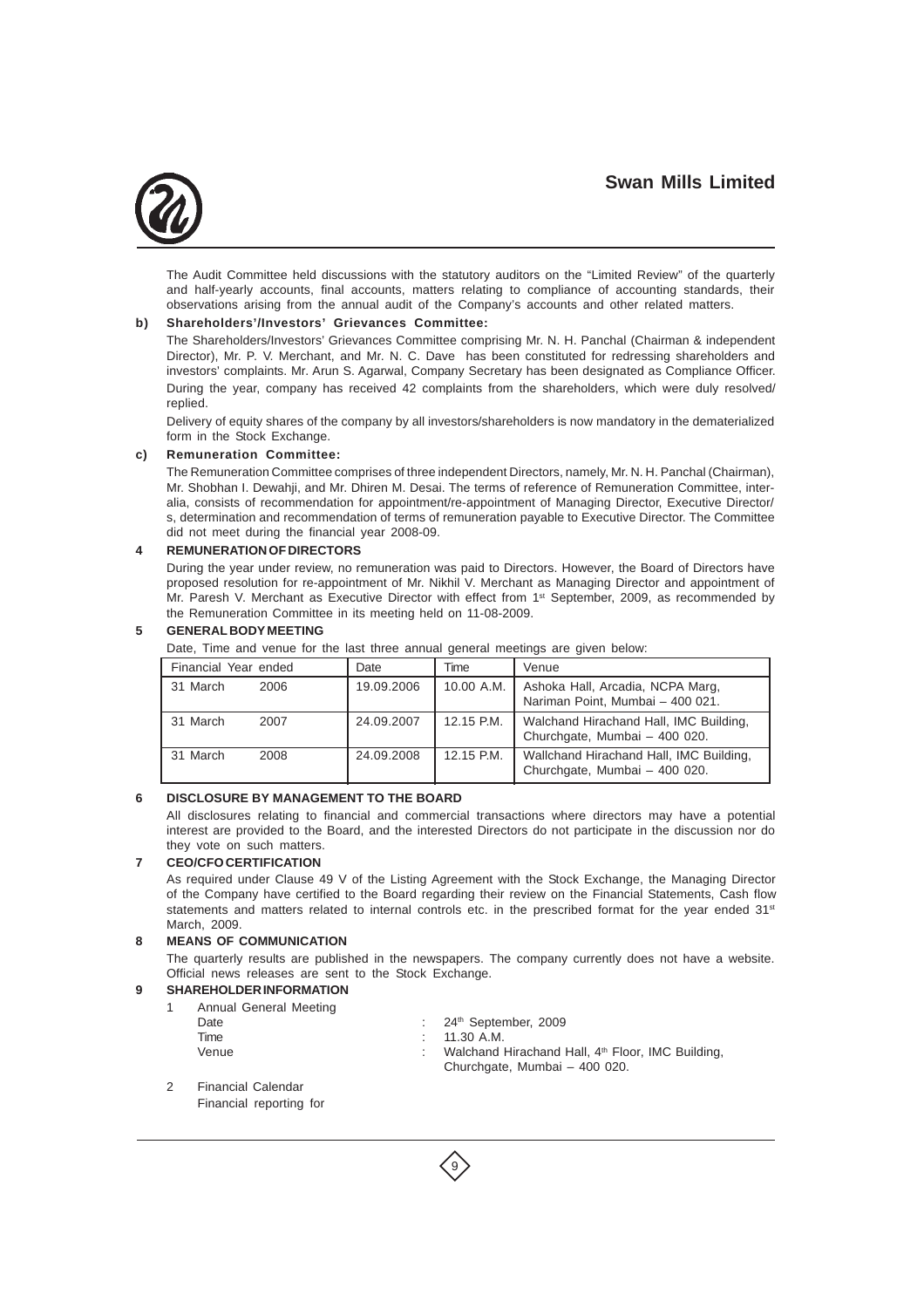

|    | Quarter ending Sept 30 2009         | t.               | End of October 2009                            |  |
|----|-------------------------------------|------------------|------------------------------------------------|--|
|    | Quarter ending Dec 31 2009          | $\mathbb{R}^{n}$ | End of January 2010                            |  |
|    | Quarter ending March 31 2010        |                  | : End of April 2010                            |  |
|    | Annual General Meeting for the year |                  |                                                |  |
|    | ended March 31 2010                 |                  | End of September 2010                          |  |
| 3. | Dates of Book closure               |                  | 19-09-2009 to 24-09-2009 (both days inclusive) |  |
| 4  | Dividend payment date               | ÷                | Not Applicable                                 |  |
| 5. | Listing on Stock Exchange at        | ÷                | Bombay Stock Exchange Limited                  |  |
|    |                                     |                  |                                                |  |

The Calcutta Stock Exchange Asso. Ltd.

- 
- 6 Demat ISIN Number : INE665A01020

7 Stock Market Data **: Year 2008-09 Bombay Stock Exchange\* High Low** April, 08 49.45 May, 08 65.95 65.95 65.95 65.95 65.95 66.00 June, 08 35.05 July, 08 29.00 August, 08 69.80 69.80 45.25 September, 08 (3.50) 63.50 October, 08 51.45 51.45 November, 08 34.25 December, 08 54.70 32.10 January, 09 33.75 41.90 February, 09 12.05 March, 09 54.40 37.10

\* Source: Website of Bombay Stock Exchange Limited (www.bseindia.com)

### **10 Registrar and Share Transfer Agent**

Purva Sharegistry (India) Limited, Gala No. 9, J.R. Borika Marg, Shivshakti industrial Estate, Lower Parel, Mumbai – 400 011. Tel.: 23016761/23018261. Fax: 2301 2517

#### **11 Share Transfer Systems**

Share Transfers are registered and returned within a period of 30 days from the date of receipt, if the documents are clear in all respects. The power to approve transfer of securities has been delegated by the Board of Directors to the Shareholders'/ Investor Grievance and Share Transfer Committee, which meets once in a fortnight.

#### **12 Distribution of Shareholding (as on 31.03.2009)**

| No. of              | % of Shareholders |        | No. of Shares held | % of shareholding |
|---------------------|-------------------|--------|--------------------|-------------------|
| shareholders        |                   |        |                    |                   |
| $1 - 5,000$         | 9,612             | 96.84  | 25,38,481          | 2.67              |
| 5,001-10,000        | 155               | 1.56   | 5,74,785           | 0.61              |
| 10,001-20,000       | 78                | 0.79   | 5,79,284           | 0.61              |
| 20,001-30,000       | 21                | 0.21   | 2,62,964           | 0.28              |
| 30,001-40,000       | 10                | 0.10   | 1,73,326           | 0.18              |
| 40,001-50,000       | 8                 | 0.08   | 1,80,571           | 0.19              |
| $50,001 - 1,00,000$ | 11                | 0.11   | 3,96,212           | 0.42              |
| 1,00,001 and above  | 32                | 0.31   | 9,02,94,377        | 95.05             |
| Total               | 9,926             | 100.00 | 9,50,00,000        | 100.00            |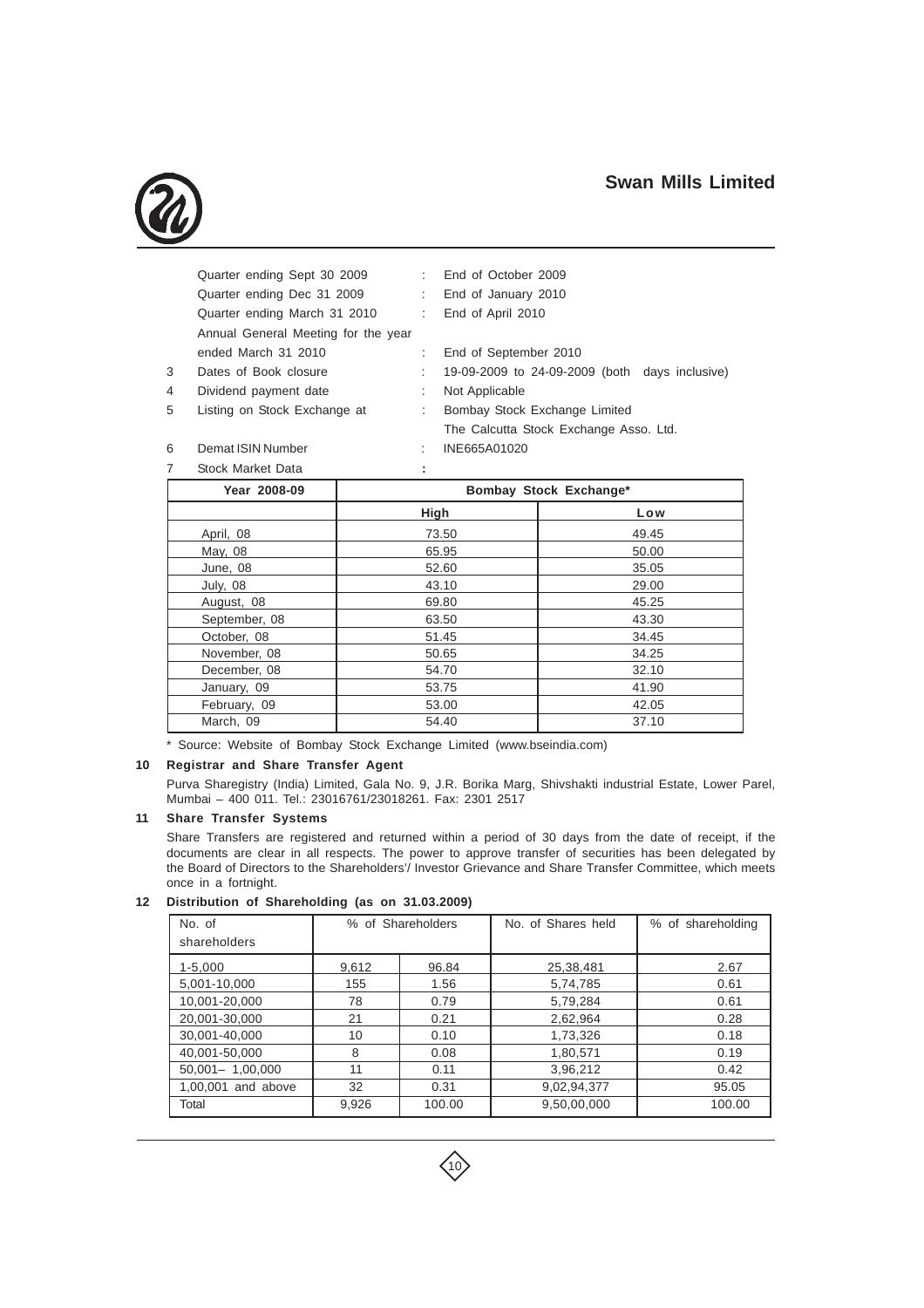

### **13 Categories of Shareholders (as on 31.03.2009)**

|                                 | No. of Shares held | % of Shareholdings |
|---------------------------------|--------------------|--------------------|
| Promoters & associates          | 7,68,75,429        | 80.92              |
| Mutual funds and UTI            | 0                  | 0.00               |
| Banks, Fin. Institutions        | 54,650             | 0.06               |
| Insurance Companies             | 7,11,150           | 0.75               |
| Foreign Institutional Investors | 30,26,785          | 3.19               |
| Bodies Corporate                | 97,53,020          | 10.27              |
| Indian Public                   | 44,64,984          | 4.70               |
| <b>NRIS</b>                     | 1,12,532           | 0.12               |
| <b>Trusts</b>                   | 1,450              | 0.00               |
| Total                           | 9,50,00,000        | 100.00             |

The stock code on BSE is 50 3310

#### **14 Dematerialisation of shares and liquidity**

Your Company's shares are traded compulsorily in dematerialized form at Bombay Stock Exchange. Approximately, 98.80% of the equity shares of your Company have been dematerialized upto 31st March 2009.

#### **15 Address of the correspondence**

Swan Energy Limited : 6, Feltham House, 2<sup>nd</sup> Floor, 10, J.N. Heredia Marg, Ballard Estate, Mumbai 400 001. Phone: 022-40587300. Fax: +91-22-40587360. Email: swan@swan.co.in

#### **16 Management Discussion and Analysis Report:**

At present, the Company's main business is developing and marketing of its properties. The philosophy of the company is to follow best practices in property development. The property of the company at Sewree, Mumbai is being developed as a reputed residential complex, whereas the property at Kurla, Mumbai is being developed as a commercial complex. The developmental activities of the property has resulted good results for the company. After earlier downturn trends in all the sectors of economy, there are symptoms of stability and revival in the market. It is expected that infrastructure sector will offer exciting opportunities in future. The company has plans for commercial development of land acquired in Goa.

The Company has made advances in the proposed ventures in the energy sector with the Gujarat Government and it is expected that Energy sector is going to be its core business area in the near future. Setting up of Textile Manufacturing unit at Ahmedabad is at advanced stage, which is likely to be operational in the current year.

The Company has adequate and appropriate internal audit controls, checks and balances to ensure that all transactions are adequately authorized, accounted and disclosed properly. Audit Committee of the Board regularly reviews all such controls.

#### **DECLARATION BY THE CEO**

As provided under Clause 49 of the Listing Agreement with the Stock Exchange, I, Nikhil V. Merchant, Managing Director of the Company declare that all the Board Members and the senior Management Employees of the Company have affirmed compliance with the code of conduct for the year ended  $31<sup>st</sup>$  March, 2009.

11

For and on behalf of Board of Directors

Place: Mumbai Nikhil V. Merchant Date: 11<sup>th</sup> August, 2009 **Managing Director** Managing Director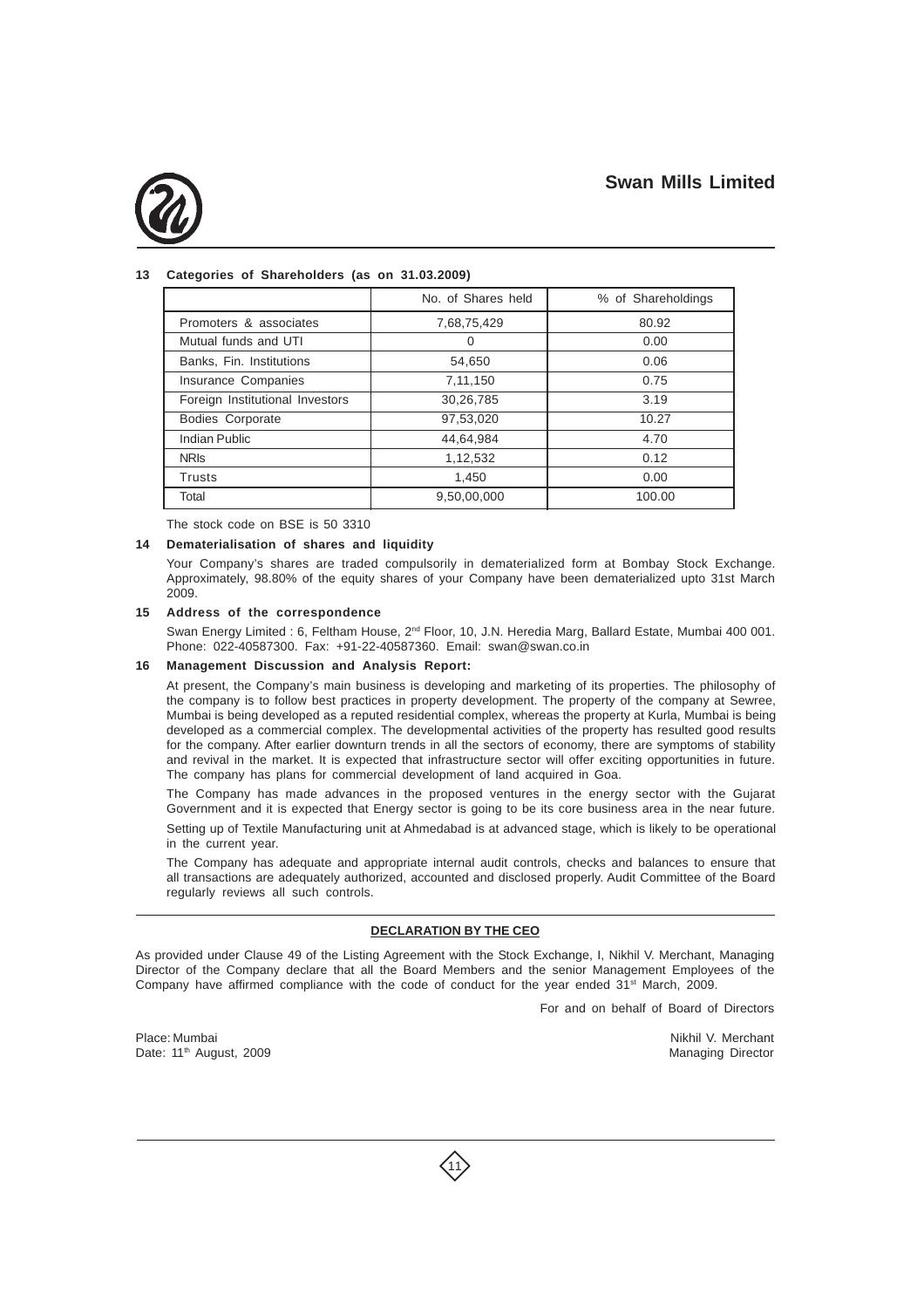

#### **Auditors Certificate on Corporate Governance**

To the members of Swan Energy Limited,

We have examined the records concerning the company's compliance of the conditions of Corporate Governance as stipulated in clause 49 of the Listing Agreement entered into by the Company with the Stock Exchange of India for the financial year ended on March 31, 2009.

The objective of our examinations is to give our opinion on whether the Company has complied with the conditions of Corporate Governance as stipulated in the provisions of clause 49 of the Listing Agreement entered into by the Company with the Stock Exchange of India.

The compliance of conditions of corporate governance is the responsibility of the management. Our examination was limited to procedures and implementation thereof, adopted by the company for ensuring the compliance of the conditions of the Corporate Governance. It is neither an audit nor an expression of opinion on the financial statements of the Company.

We have conducted our examination on the basis of the relevant records and documents maintained by the company and furnished to us for examination and the information and explanations given to us by the company. Based on such examination, in our opinion, the company has complied with Clause 49 of the Listing Agreement of the Stock Exchange.

We further state that, such compliance is neither an assurance as to the future viability of the Company, nor to the efficiency or effectiveness with which the management has conducted the affairs of the company.

Mumbai, For V. R. Renuka & Co. 11<sup>th</sup> August, 2009 **Chartered Accountants** 

> V.R.Renuka Proprietor M. No. 32263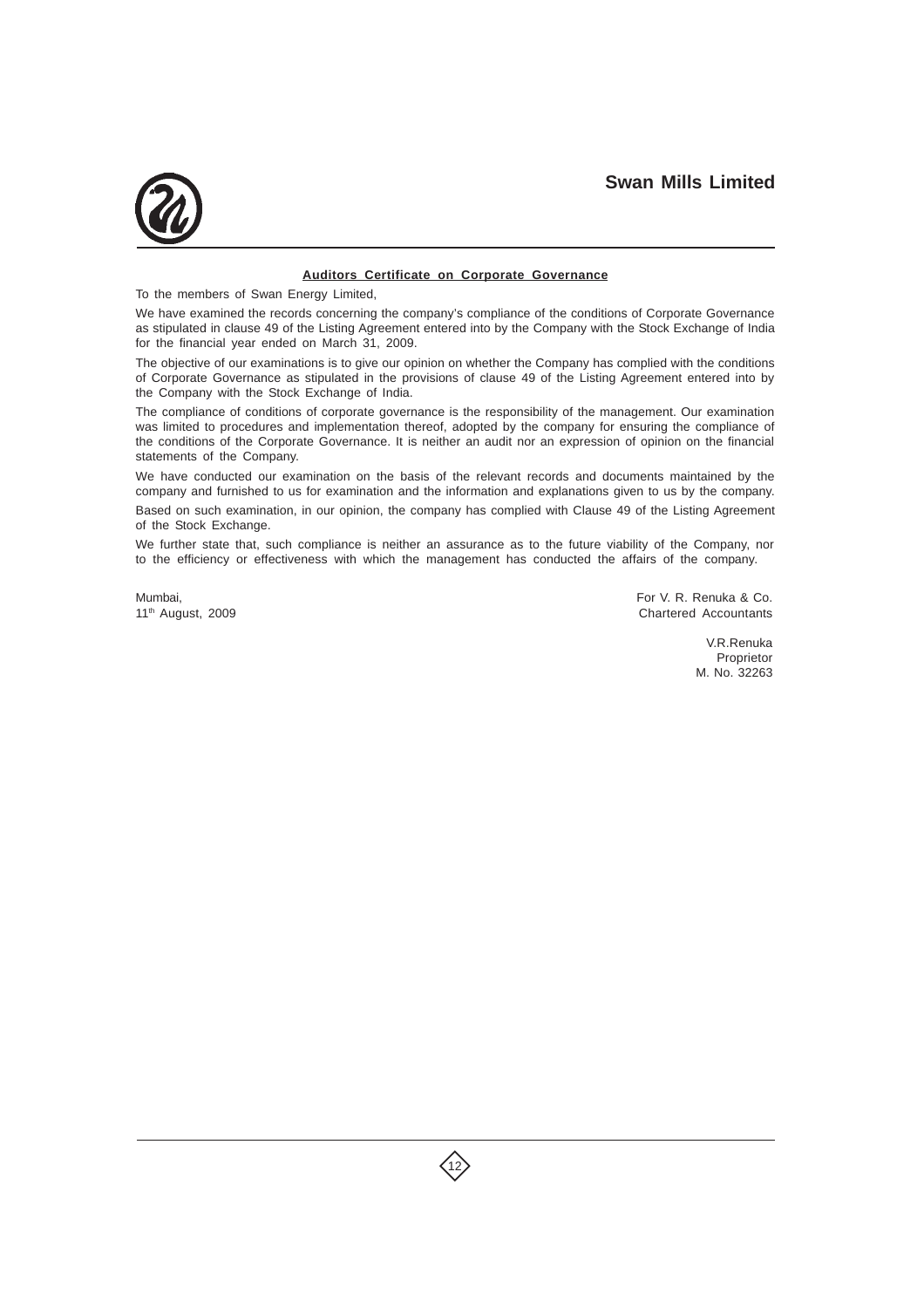

## **Auditors' Report to the Members of Swan Energy Limited**

We have audited the attached Balance Sheet of SWAN ENERGY LIMITED as at 31<sup>st</sup> March 2009 and the Profit and Loss Account and also the Cash Flow Statement of the Company for the year ended 31<sup>st</sup> March 2009, annexed thereto. These financial statements are the responsibility of the Company's management. Our responsibility is to express an opinion on these financial statements based on our audit.

- 1. We conducted our audit in accordance with the auditing standards generally accepted in India. Those standards require that we plan and perform the audit to obtain reasonable assurance about whether the financial statements are free of material misstatement. An audit includes examining, on a test basis, evidence supporting the amounts and disclosures in the financial statements. An audit also includes assessing the accounting principles used and significant estimates made by management, as well as evaluating the overall financial statement presentation. We believe that our audit provides a reasonable basis for our opinion.
- 2. As required by the Companies (Auditor's Report) Order 2003 issued by the Central Government of India in terms of sub-section (4A) of section 227 of the Companies Act 1956 and on the basis of such checks of the books and records as we consider necessary and appropriate and according to the information and explanations given to us during the course of audit, we enclose in the annexure a statement on the matters specified in paragraphs 4 and 5 of the said Order.
- 3. Further to our comments in the Annexure referred to above, we report that:
	- a. We have obtained all the information and explanations which to the best of our knowledge and belief were necessary for the purpose of our audit;
	- b. In our opinion, proper books of accounts as required by law subject to clause i (a) of annexure to the auditors report have been kept by the Company so far as it appears from our examination of the books.
	- c. The Balance Sheet, the Profit and Loss Account and Cash Flow Statement dealt with by this report are in agreement with the books of account and returns;
	- d. In our opinion, the Balance Sheet, the Profit and Loss Account and Cash Flow Statement dealt with by this report are in compliance with the Accounting Standards (AS) referred to in Section 211 (3C) of the Companies Act, 1956, except provision for contingent liabilities refer Schedule 12 B-4.
	- e. On the basis of information and explanations given to us and representations received from the directors of the company and taken on record by the Board of Directors, we report that no director is disqualified from being appointed as director of the company under clause (g) of sub section (1) of section 274 of the companies Act, 1956.
- 4. Subject to non-disclosure of the amounts payable to Small Scale Industrial Undertakings (Refer Schedule 12 B- 7) in our opinion and to the best of our information and according to the explanations given to us, the said accounts give the information required by the Companies Act, 1956, in the manner so required and subject to the matters referred in d above, give a true and fair view:
	- (a) in the case of the Balance Sheet, of the state of the Company's affairs as at  $31<sup>st</sup>$  March, 2009;
	- (b) in the case of the Profit & Loss Account, of the profit of the Company for the year ended on that date, and
	- (c) In the case of the cash flow Statement, of the cash flows for the year ended on that date.

13

For **V. R. Renuka & Co.** Chartered Accountants

**V. R. Renuka**

Mumbai, 11<sup>th</sup> August 2009 **Proprietor** August 2009 **Proprietor** Proprietor August 2009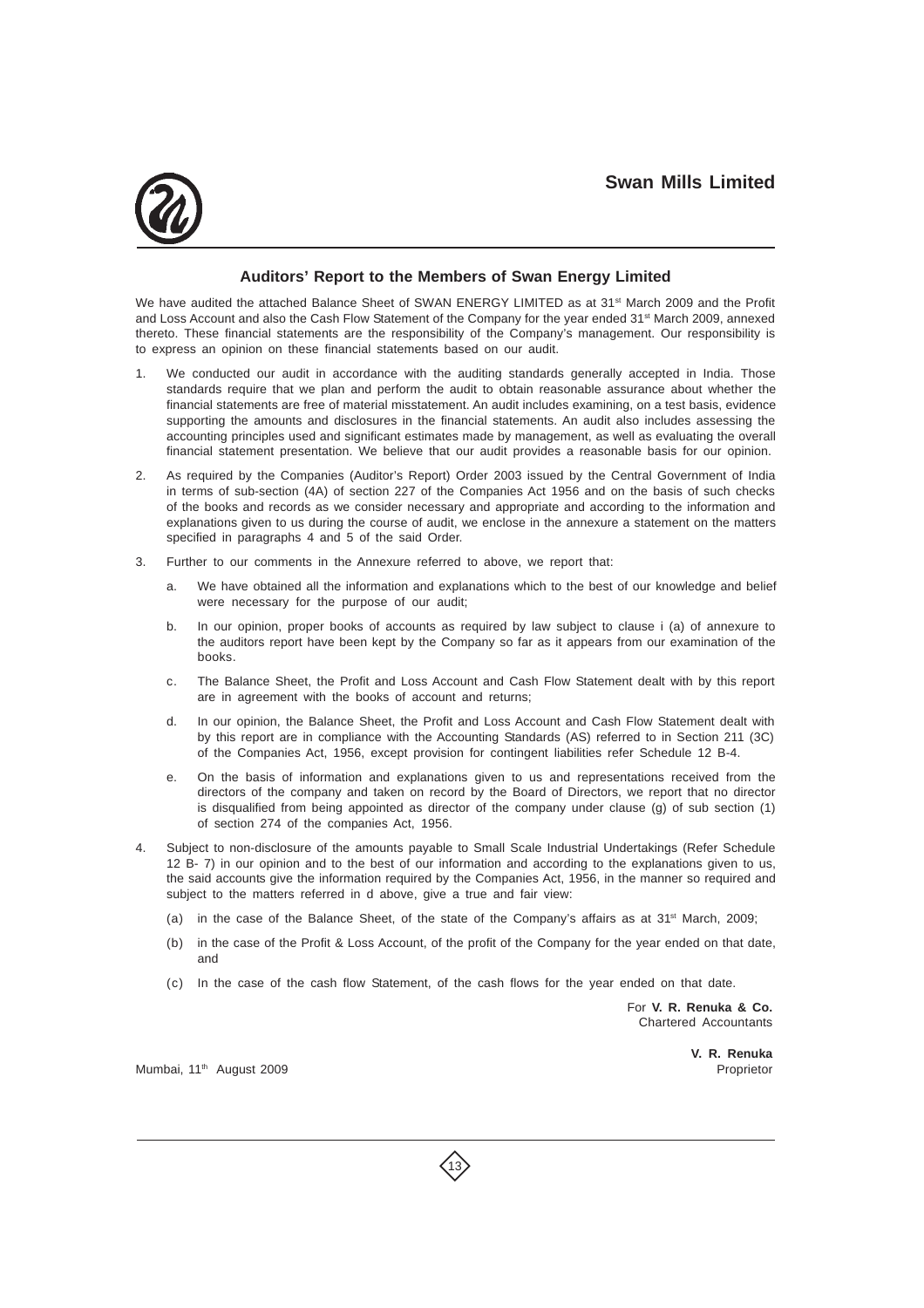

### **Annexure to the Auditors' Report**

(Referred to in Paragraph (3) of our Report of even date)

- (i) (a) The Company has maintained proper records showing full particulars including quantitative details and situation of fixed assets.
	- (b) According to the information and explanation given to us, the company has formulated the regular programme of verification by which all the assets of the company shall be verified in a phase manner, which in our opinion, is reasonable having regard to the size of the company and nature of its assets.
- (ii) (a) As explained to us the management has conducted physical verification of traded items at reasonable intervals during the year. In respect of land as stock in trade, we are informed that verification has been conducted as to the area and title of the land
	- (b) In our opinion and according to the information and explanation given to us, the procedure of physical verification of traded items and stock in trade followed by the management are reasonable and adequate in relation to the size of the company and nature of its business.
	- (c) On the basis of examination of inventory records, in our opinion, the company has maintained proper records of inventory, the discrepancies noticed on verification between the physical stock and book records were not material and the same has been properly dealt with in the books of accounts.
- (iii) (a) During the year, the company has availed unsecured loan amounting to Rs. 2670.00 lacs to a company covered in the register maintained U/s. 301 of the Companies Act.
	- (b) The rate of interest and other terms and conditions of loan taken by the company are not prima facie prejudicial to the interest of the company, repayment is regular.
	- (c) The company has not granted any loans secured or unsecured from Companies, firms or other parties listed in the register maintained U/s. 301 of the Companies Act 1956.
- (iv) In our opinion and according to the information and explanations given to us, there are adequate internal control procedures commensurate with the size of the Company and the nature of its business for the purchase of inventory/material, fixed assets and for the sale of goods/flats/offices and services Further on the basis of our examination of books and records of the company and according to the information and explanation given to us, we have neither come across nor have been informed of any continuing failure to correct major weaknesses in the aforesaid internal control procedures.
- (v) In our opinion and according to the information and explanations given to us, there are no transactions of purchase of goods and materials and sale of goods, materials and services aggregating during the period to Rs. 5, 00,000 or more in respect of each party, in pursuance of contracts or arrangements entered in the register maintained under Section 301 of the Companies Act, 1956.
- (vi) In our opinion and according to the information and explanations given to us, the Company has not accepted any deposits from the Public to which the directives issued by the Reserve Bank of India and provisions of Section 58A and Section 58AA of the companies Act 1956 and the rules made there under are applicable
- (vii) In our opinion, the Company has an Internal Audit System commensurate with the size and nature of its business.
- (viii) As informed to us, since the Company has not undertaken any manufacturing activity in respect of textile products, the maintenance of cost records under Section 209 (1) (d) of the Companies Act, 1956, is not required.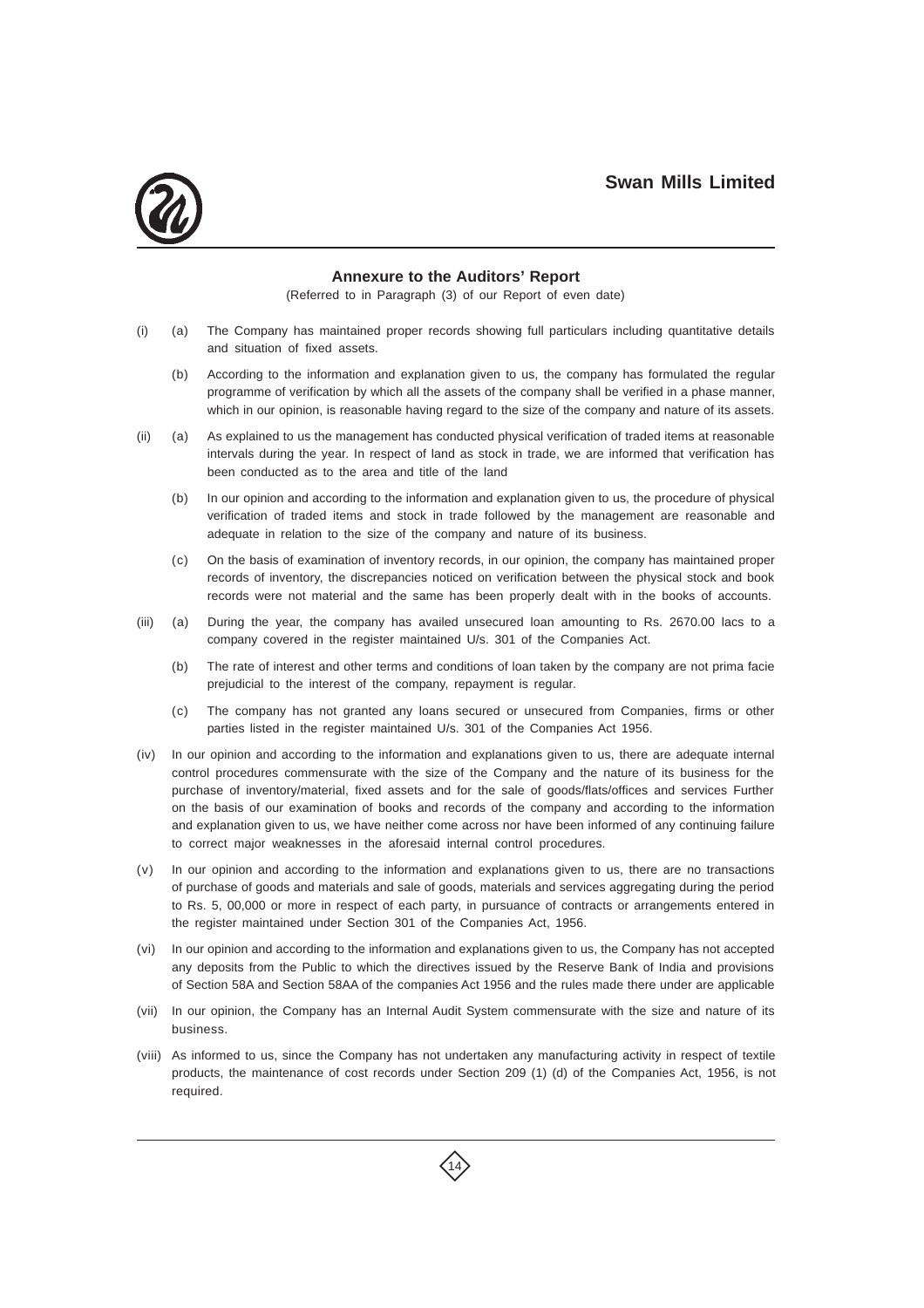

- (ix) According to the information and explanation provided to us, the company is generally regular in depositing with appropriate authorities undisputed statutory dues including Investor education and protection fund, Income Tax, Sales Tax, Wealth tax, Excise duty, Cess and other material statutory dues applicable to it.
- (x) As at the balance sheet date, the company's accumulated loss does not exceed fifty percent of its net worth within the meaning of section 2 (29) of the companies act, 1956. The company has not incurred cash losses during the year under report, and has also not incurred cash loss in the preceding financial year.
- (xi) According to the information and explanations given to us the company has not defaulted in repayment of dues to banks and financial institutions during the year.
- (xii) According to the information and explanations given to us the company has not granted loans and advances on the basis of security by way of pledge of shares, debenture and other securities.
- (xiii) According to the information and explanations given to us and in our opinion, the company is not a chit fund or Nidhi/ mutual benefit fund/ society. Therefore, the provisions of clause 4 (xiii) of the order are not applicable to the company.
- (xiv) According to the information and explanations given to us the company has not dealt in or traded in any shares, securities, debentures and other investments during the year. The amount invested in the earlier year has been realized and proper records have been maintained of the transactions and timely entries have been made therein.
- (xv) According to the information and explanations given to us, the company has not given any guarantee
- (xvi) In our opinion and according to the information and explanation given to us, the company had applied the terms loans for the purpose for which the loan was obtained.
- (xvii) In our opinion and according to the information and explanation given to us and on an overall examination of the balance sheet and cash flow statement of the company, we report that no funds raised on the short term basis have been utilized for long term investment and vice-versa.
- (xviii) According to the information and explanations given to us, the company had not made any preferential allotment of shares to parties and companies covered in the register maintained U/s. 301 of the Companies act 1956
- (xix) According to the information and explanations given to us, the company has not issued any secured debentures, therefore the provision of clause (xix) of the order are not applicable to the company.
- (xx) During the period covered by our audit report, the company has not raised any money by way of public issue, therefore the provision of clause (xx) of the order are not applicable to the company.
- (xxi) To the best our knowledge and belief, according to the information and explanation given to us and based on the audit procedures performed, we report that no material fraud on or by the company has been noticed or reported during the course of our audit.

For **V. R. Renuka & Co.** Chartered Accountants

Mumbai, 11<sup>th</sup> August 2009 **Proprietor Proprietor Proprietor** 

**V. R. Renuka**

15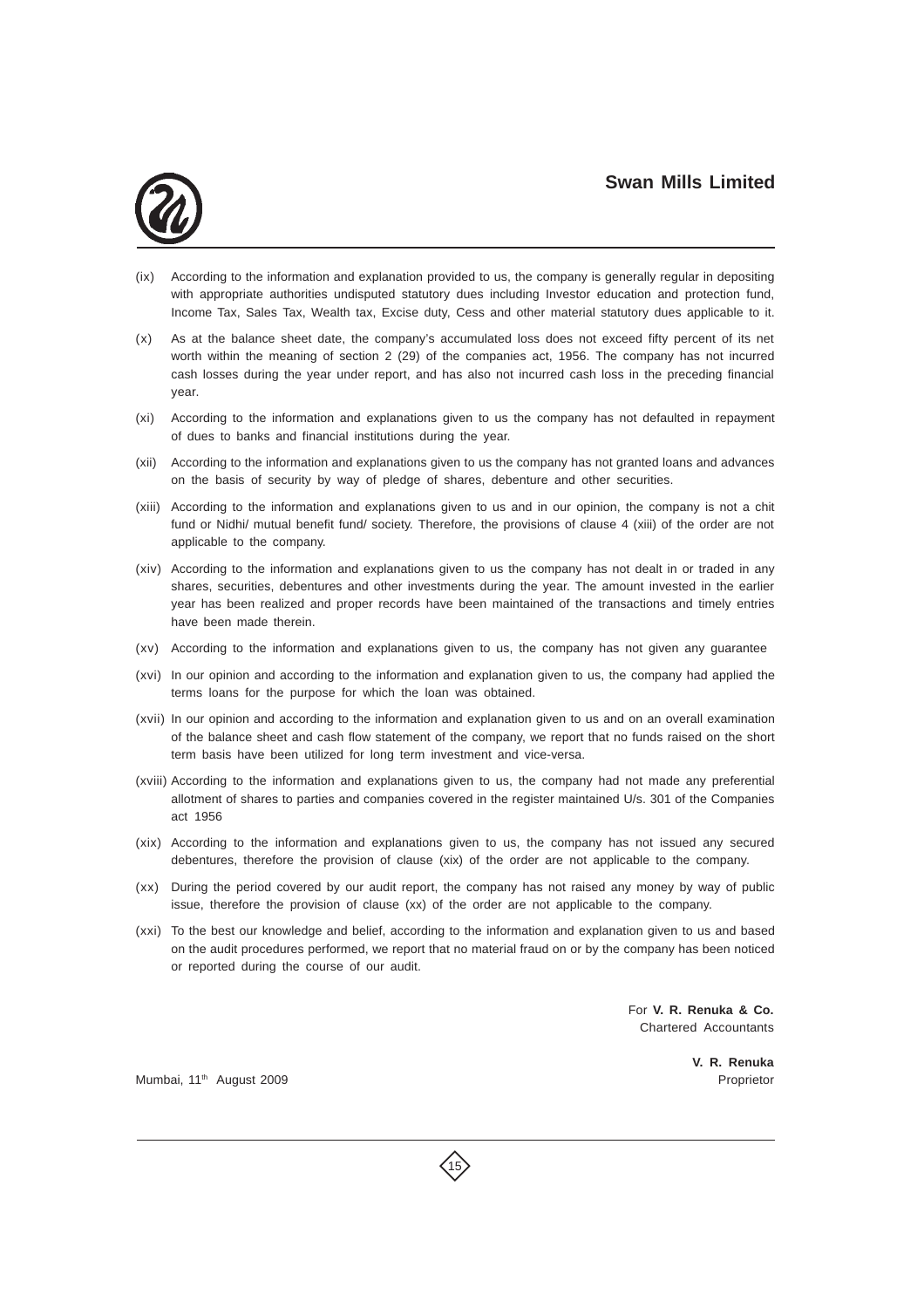

## **Balance Sheet as at 31st March, 2009**

|    |            |                                                        |                 |                                                                                               |                                 | As at                                       |
|----|------------|--------------------------------------------------------|-----------------|-----------------------------------------------------------------------------------------------|---------------------------------|---------------------------------------------|
|    |            |                                                        |                 |                                                                                               |                                 | 31.3.2008                                   |
|    |            |                                                        |                 | <b>Rupees</b>                                                                                 | <b>Rupees</b>                   | Rupees                                      |
|    |            |                                                        | <b>Schedule</b> | in lacs                                                                                       | in lacs                         | in lacs                                     |
| ı. |            | <b>SOURCES OF FUNDS</b>                                |                 |                                                                                               |                                 |                                             |
|    | 1.         | <b>Shareholders' Funds</b>                             |                 |                                                                                               |                                 |                                             |
|    |            | Share Capital                                          | 1               | 1,914.25                                                                                      |                                 | 1,914.25                                    |
|    |            | Reserves & Surplus                                     | $\mathbf{2}$    | 6,768.09                                                                                      |                                 | 3,606.68                                    |
|    |            |                                                        |                 |                                                                                               | 8,682.34                        | 5,520.93                                    |
|    | 2.         | Loan Funds                                             |                 |                                                                                               |                                 |                                             |
|    |            | Secured                                                | 3               |                                                                                               | 4,754.61                        | 15,132.57                                   |
|    |            | <b>Total</b>                                           |                 |                                                                                               | 13,436.95                       | 20,653.50                                   |
|    |            |                                                        |                 |                                                                                               |                                 |                                             |
| Ш. |            | <b>APPLICATION OF FUNDS</b>                            |                 |                                                                                               |                                 |                                             |
|    | 1.         | <b>Fixed Assets</b>                                    | 4               |                                                                                               |                                 |                                             |
|    |            | Gross Block                                            |                 | 3,305.68                                                                                      |                                 | 1,188.03                                    |
|    |            | Less: Depreciation                                     |                 | 138.09                                                                                        |                                 | 117.80                                      |
|    |            | Net Block                                              |                 | 3,167.59                                                                                      |                                 | 1,070.23                                    |
|    |            | Add: Capital Work-in-Progress & Advances               |                 | 745.64                                                                                        |                                 | 942.16                                      |
|    |            |                                                        |                 |                                                                                               | 3,913.23                        | 2,012.39                                    |
|    | 2.         | <b>Investments</b>                                     | 5               |                                                                                               | 2,769.42                        | 1,014.00                                    |
|    | 3.         | <b>Net Current Assets</b>                              |                 |                                                                                               |                                 |                                             |
|    |            | Current Assets, Loans & Advances                       | 6               | 42,386.74                                                                                     |                                 | 44,267.45                                   |
|    |            | Less: Current Liabilities & Provisions                 | 7               | 35,610.55                                                                                     |                                 | 26,619.85                                   |
|    |            |                                                        |                 |                                                                                               | 6,776.20                        | 17,647.60                                   |
|    | 4.         | <b>Miscellaneous Expenditure</b>                       |                 |                                                                                               |                                 |                                             |
|    |            | Deferred Tax Assets/(Liabilities)                      |                 |                                                                                               | (21.90)                         | (20.49)                                     |
|    |            | <b>Total</b>                                           |                 |                                                                                               | 13,436.95                       | 20,653.50                                   |
|    |            | <b>Accounting Policies and</b>                         | 12              |                                                                                               |                                 |                                             |
|    |            | <b>Notes to the Accounts</b>                           |                 |                                                                                               |                                 |                                             |
|    |            |                                                        |                 |                                                                                               | On behalf of Board of Directors |                                             |
|    |            | As per our Report of even date attached                |                 |                                                                                               |                                 |                                             |
|    |            | For V. R. RENUKA & CO.<br><b>Chartered Accountants</b> |                 | <b>NAVINBHAI C. DAVE</b><br><b>NIKHIL V. MERCHANT</b><br>Chairman<br><b>Managing Director</b> |                                 |                                             |
|    | Proprietor | <b>V. R. RENUKA</b>                                    |                 |                                                                                               |                                 | <b>ARUN S. AGARWAL</b><br>Company Secretary |

M. No. 32263

Mumbai, 11th August, 2009 Mumbai, 11th August, 2009

Company Secretary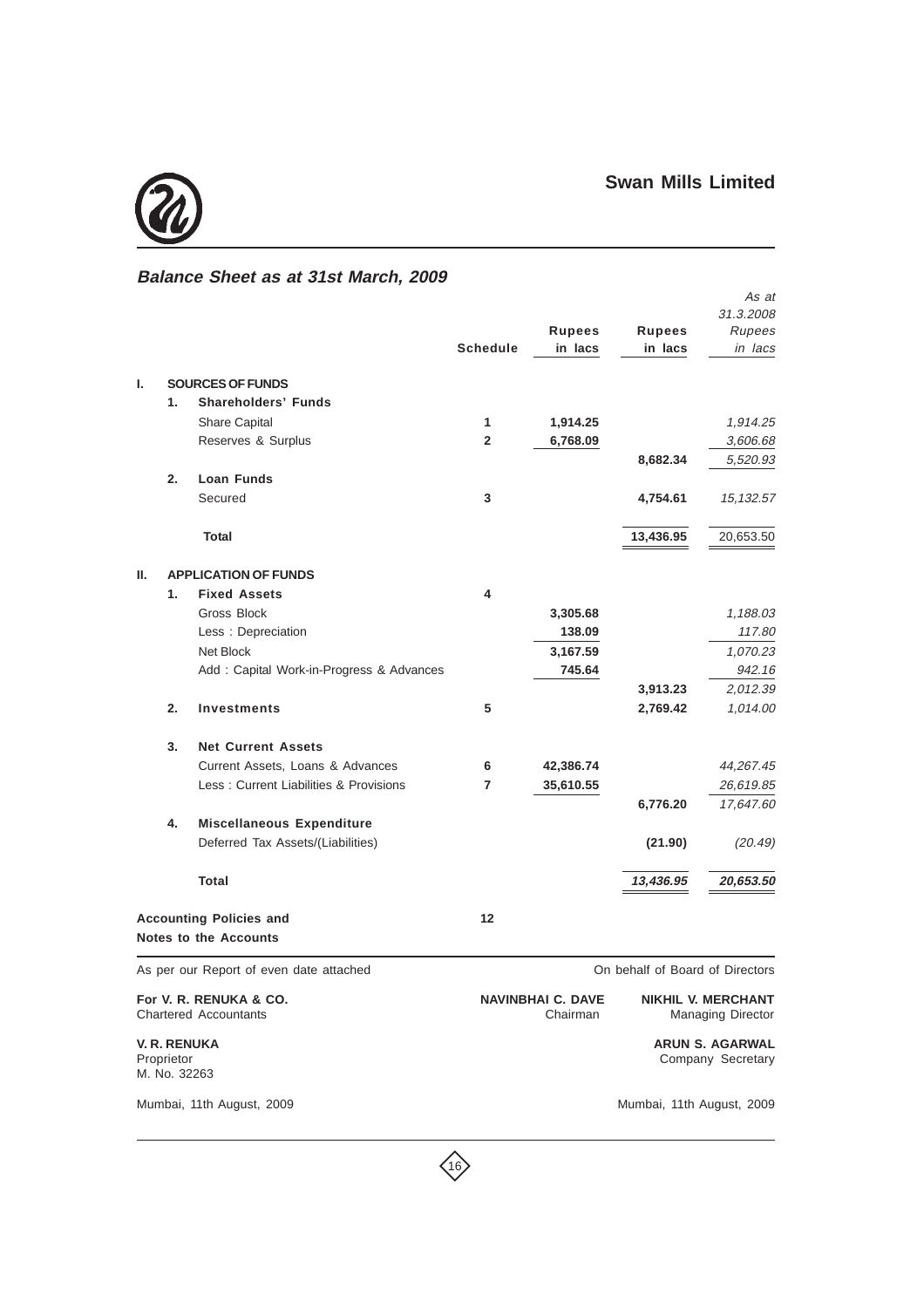

## **Profit & Loss Account For the Year Ended 31st March, 2009**

|                                            | <b>Schedule</b> | <b>Rupees</b><br>in lacs | <b>Rupees</b><br>in lacs | Year ended<br>31.3.2008<br>Rupees<br>in lacs |
|--------------------------------------------|-----------------|--------------------------|--------------------------|----------------------------------------------|
| <b>INCOME:</b>                             |                 |                          |                          |                                              |
| Sale of Products and Other Income          | 8               | 21,963.56                |                          | 7,295.69                                     |
| Add: Variation in Stock in Trade           | 9               | 1,398.46                 |                          | 7,417.05                                     |
|                                            |                 |                          | 23,362.02                | 14,712.74                                    |
| <b>EXPENDITURE:</b>                        |                 |                          |                          |                                              |
| Purchase and Other Expenses                | 10              | 18,918.82                |                          | 12,261.33                                    |
| Depreciation                               |                 | 20.28                    |                          | 41.13                                        |
| Interest and Financial Charges             | 11              | 673.14                   |                          | 0.91                                         |
|                                            |                 |                          | 19,612.23                | 12,303.37                                    |
| <b>Profit</b><br>for the year before Tax   |                 |                          | 3,749.79                 | 2,409.37                                     |
| Provision for Taxation                     |                 | 588.38                   |                          | 282.91                                       |
|                                            |                 |                          | 588.38                   | 2,126.46                                     |
| <b>Transferred to</b>                      |                 |                          |                          |                                              |
| Reserves & Surplus account (Profit & Loss) |                 |                          | 3,161.41                 | 2,126.46                                     |
| <b>Accounting Policies and</b>             |                 | 12                       |                          |                                              |
| Notes to the Accounts                      |                 |                          |                          |                                              |

 $\langle 17 \rangle$ 

As per our Report of even date attached **On behalf of Board of Directors** 

For V. R. RENUKA & CO. **NAVINBHAI C. DAVE NIKHIL V. MERCHANT** Chartered Accountants Chairman Managing Director

M. No. 32263

Mumbai, 11th August, 2009 Mumbai, 11th August, 2009

**V. R. RENUKA ARUN S. AGARWAL** Company Secretary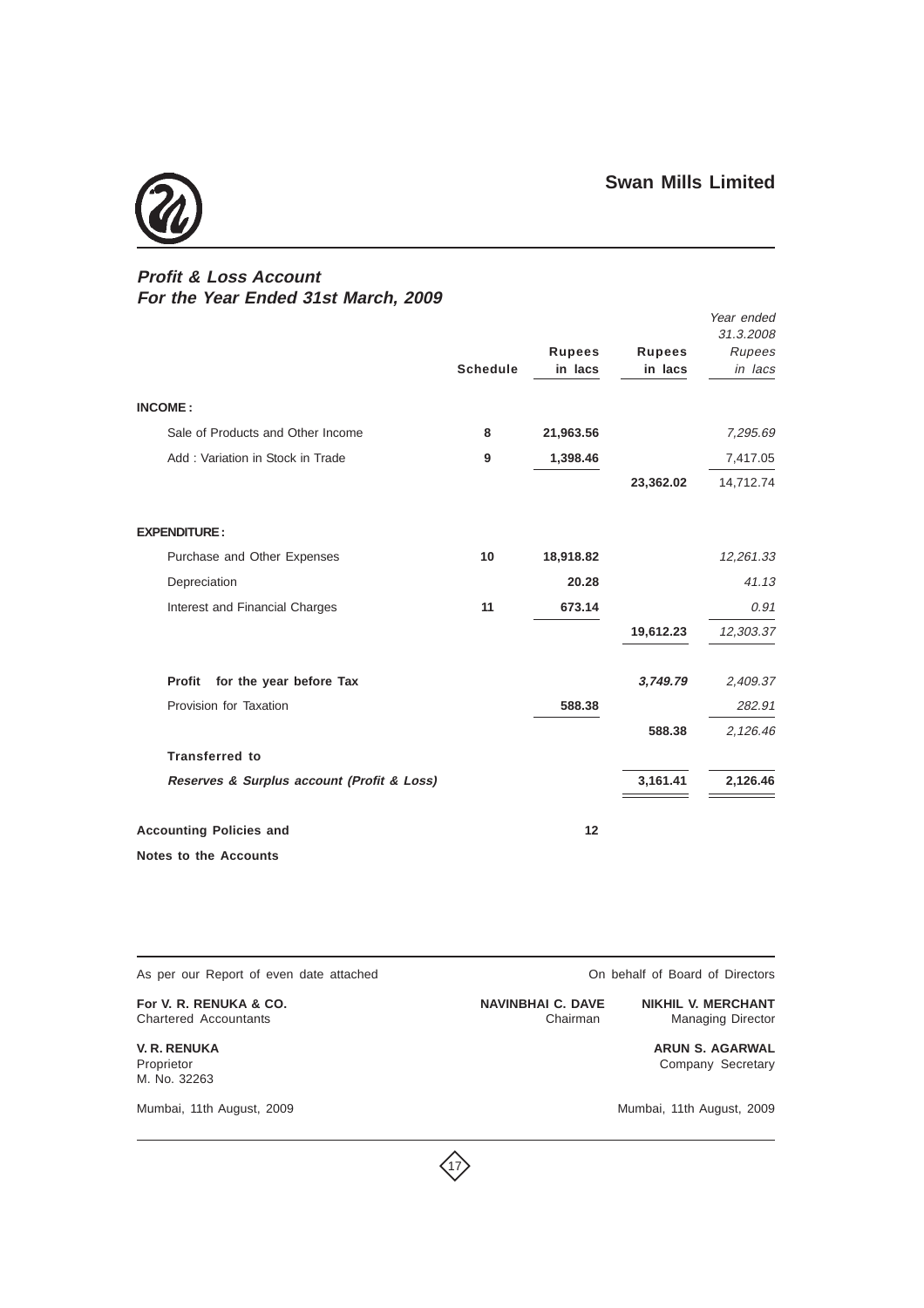

## **Schedules forming part of the Balance Sheet As at 31st March, 2009**

|       |                                                                                           | As at<br>31.03.2009<br>Rupees<br>in lacs | As at<br>31.03.2008<br>Rupees<br>in lacs |
|-------|-------------------------------------------------------------------------------------------|------------------------------------------|------------------------------------------|
|       | <b>SCHEDULE "1"</b>                                                                       |                                          |                                          |
|       | <b>SHARE CAPITAL</b>                                                                      |                                          |                                          |
|       | <b>AUTHORISED</b><br>15,000 11% Cumulative Redeemable Preference Shares of Rs.100 each    | 15.00                                    | 15.00                                    |
|       | 10,000 11% Cumulative Preference Shares of Rs. 100 each                                   | 10.00                                    | 10.00                                    |
|       | 9,50,00,000 Equity Shares of Rs. 2 each                                                   | 1900.00                                  | 1900.00                                  |
|       |                                                                                           | 1925.00                                  | 1925.00                                  |
|       | <b>ISSUED AND SUBSCRIBED</b>                                                              |                                          |                                          |
|       | 9.250 11% Cumulative Redeemable Preference Shares of Rs.100 each                          |                                          |                                          |
|       | fully paid up. Redeemable at par after giving three month's notice.                       | $9.25*$                                  | $9.25*$                                  |
|       | 5,000 11% Cumulative Preference Shares of Rs.100 each fully paid up.                      | 5.00                                     | 5.00                                     |
|       | 9,50,00,000 Equity Shares of Rs. 2 each fully paid up.                                    | 1900.00                                  | 1900.00                                  |
|       | Of the above, the following Shares were allotted for consideration other<br>than cash:    |                                          |                                          |
| 1)    | 2,00,000 Equity Shares of Rs. 2 each fully paid up pursuant to a                          |                                          |                                          |
|       | contract.                                                                                 |                                          |                                          |
| 2)    | 66,20,000 Equity Shares allotted as fully paid up Bonus Shares by                         |                                          |                                          |
|       | way of Capitalisation of Reserves.                                                        |                                          |                                          |
| 3)    | 9,250 11% Cumulative Redeemable Preference Shares of Rs. 100                              |                                          |                                          |
|       | each fully paid up and 20,00,000 Equity Shares of Rs. 2 each fully                        |                                          |                                          |
|       | paid up in terms of the Scheme of Amalgamation of the Jubilee                             |                                          |                                          |
|       | Mills Ltd. with the Company.                                                              |                                          |                                          |
| 4)    | 24,80,000 Equity Shares of Rs. 2 each fully paid up in terms of the                       |                                          |                                          |
|       | Scheme of Amalgamation of The Coorla Spg. & Wvg. Co. Ltd. with                            |                                          |                                          |
|       | the Company.                                                                              |                                          |                                          |
| 5)    | 5,000 11% Cumulative Preference Shares of Rs. 100 each fully paid                         |                                          |                                          |
|       | up shares and 4,50,000 Equity Shares of Rs. 2 each fully paid up in                       |                                          |                                          |
|       | terms of the Scheme of Amalgamation of Basanti Cotton Mills Ltd.                          |                                          |                                          |
| 6)    | with the Company.<br>8,29,20,000 Equity Shares of Rs. 2 each fully paid up issued in lieu |                                          |                                          |
|       | of conversion of Subordinated Unsecured Loans brought in by                               |                                          |                                          |
|       | Promoters & Associates in terms of BIFR Orders.                                           |                                          |                                          |
|       | <b>Total</b>                                                                              | 1914.25                                  | 1914.25                                  |
| $(*)$ | 9250 11% Cumulative Preference Shares of Rs. 100 each fully paid                          |                                          |                                          |
|       | up of the face value of Rs. 9.25 lacs were to be redeemed not later                       |                                          |                                          |

than 15 years from the date of issue i.e. 6th October, 1991.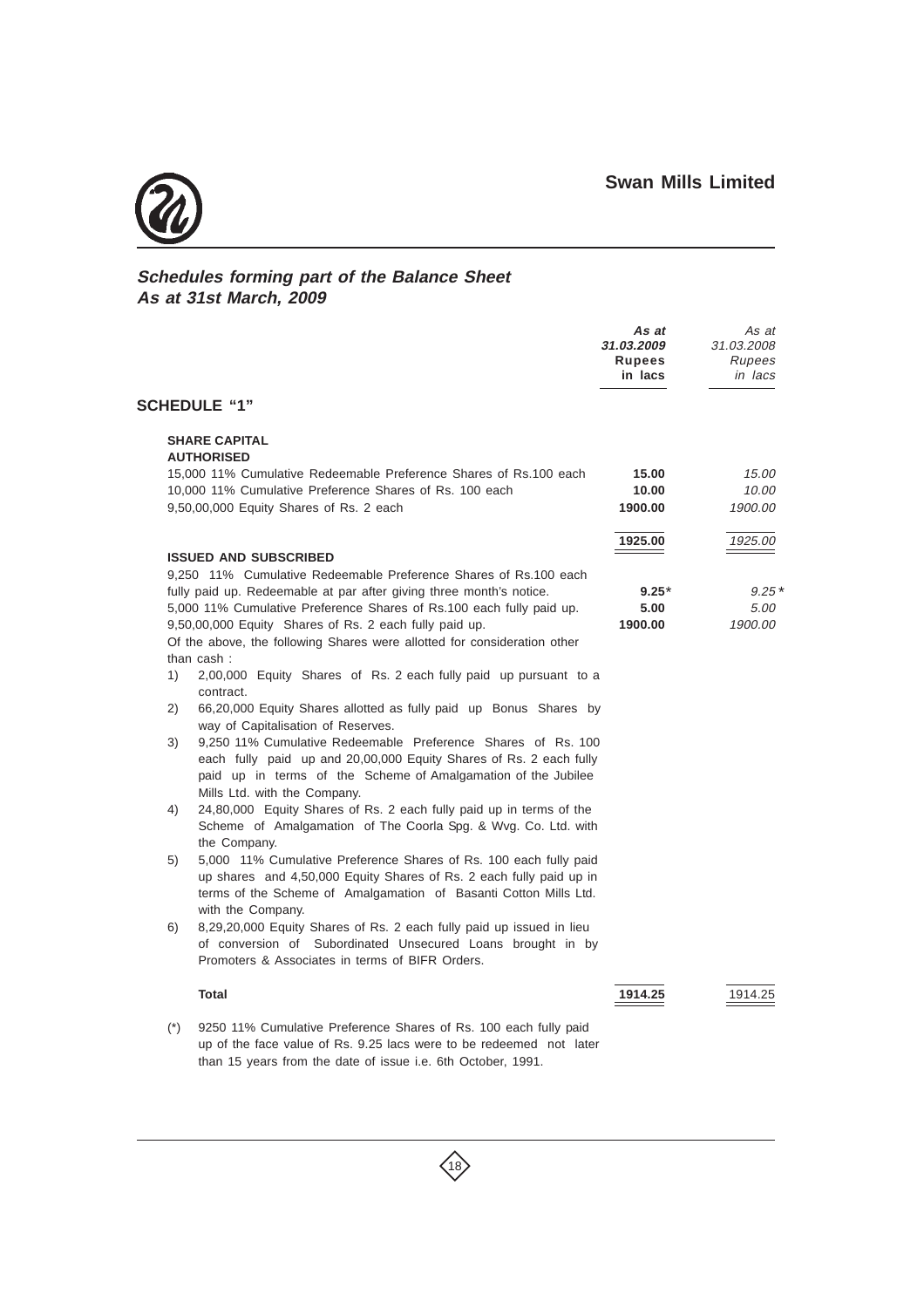

|                                | <b>Rupees</b><br>in lacs | <b>Rupees</b><br>in lacs | As at<br>31.03.2008<br>Rupees<br>in lacs |
|--------------------------------|--------------------------|--------------------------|------------------------------------------|
| <b>SCHEDULE "2"</b>            |                          |                          |                                          |
| <b>RESERVES AND SURPLUS:</b>   |                          |                          |                                          |
| <b>Capital Reserve</b>         |                          |                          |                                          |
| Per last Balance Sheet         |                          | 8,528.71                 | 8,528.71                                 |
| <b>Share Premium</b>           |                          |                          |                                          |
| Per last Balance Sheet         |                          | 0.43                     | 0.43                                     |
| Workmen's Welfare Reserve      |                          |                          |                                          |
| Per last Balance Sheet         |                          | 0.25                     | 0.25                                     |
| Profit & Loss Account          |                          |                          |                                          |
| Per last Balance Sheet         | (4,922.71)               |                          | (7,049.17)                               |
| Profit for the year            | 3,161.41                 |                          | 2,126.46                                 |
|                                |                          | (1,761.30)               | (4, 922.71)                              |
| <b>TOTAL</b>                   |                          | 6,768.09                 | 3,606.68                                 |
| <b>SCHEDULE "3"</b>            |                          |                          |                                          |
|                                |                          |                          | As at                                    |
|                                |                          |                          | 31.03.2007                               |
|                                |                          | <b>Rupees</b>            | Rupees                                   |
|                                |                          | in lacs                  | in lacs                                  |
| <b>SECURED LOANS</b>           |                          |                          |                                          |
| From banks and others:         |                          |                          |                                          |
| (a) ICICI Bank                 |                          | 2,500.00                 | 12,900.00                                |
| Non Banking Finance Co.<br>(b) |                          | 2,200.00                 | 2,200.00                                 |

Notes :

(a) Secured by mortgage of properties financed i.e. receivables and land at Sewri and Kurla and present and future construction there on.

(c) Vehicle Loans **54.61** 32.57

**TOTAL 4,754.61** 15,132.57

 $\left\langle 19 \right\rangle$ 

(b) Secured by pledge of Equity Shares of the Company held by the promoters.

(c) Secured by hypothecation of vehicle.

(Repayable within one year Rs. 31.99 Lacs)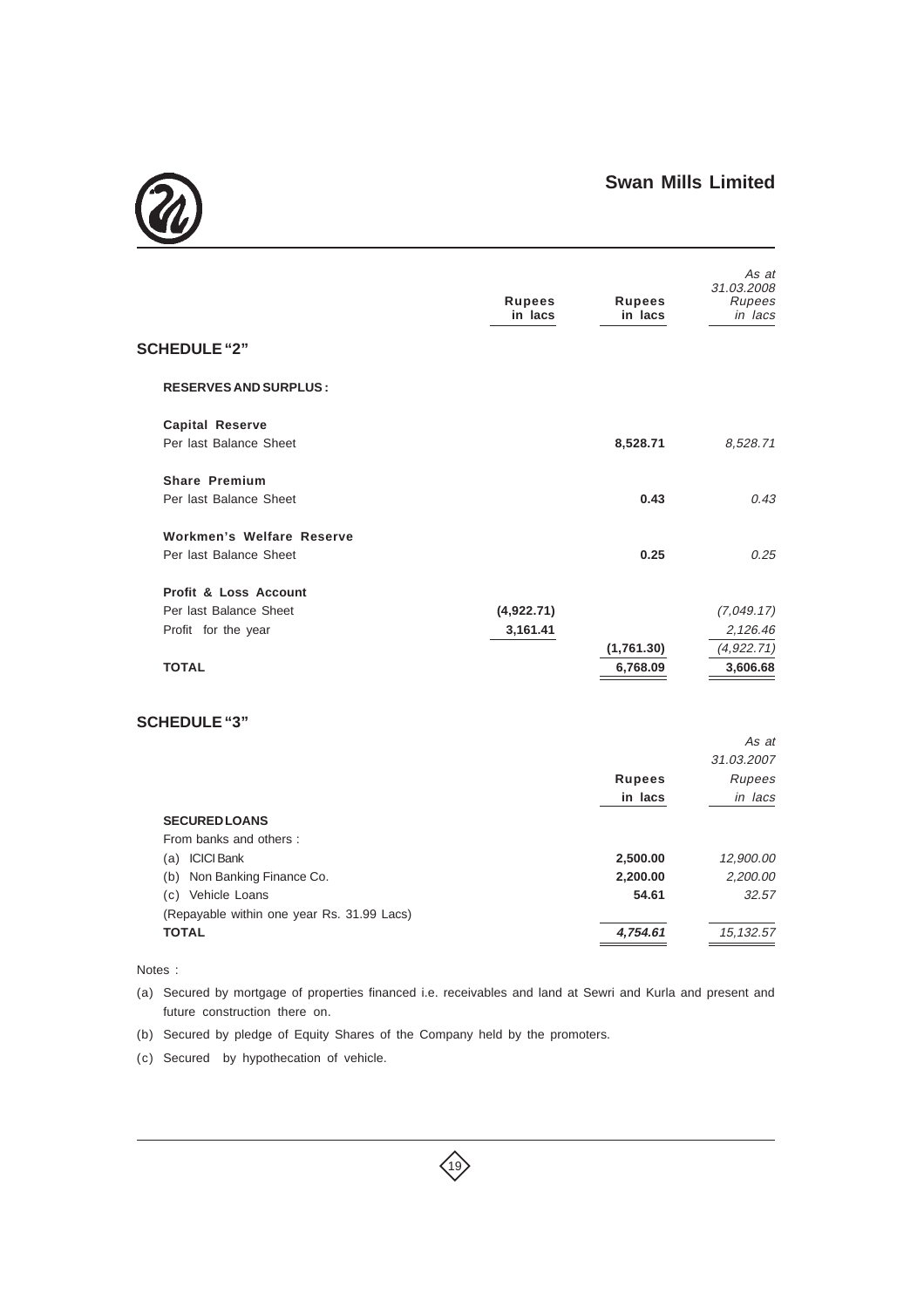

## **SCHEDULE "4" FIXED ASSETS**

| טושטטה שבתוו                    |                     |                                           |        |                           | (Rupees in Lacs) |                     |                 |                     |                                                 |          |                   |
|---------------------------------|---------------------|-------------------------------------------|--------|---------------------------|------------------|---------------------|-----------------|---------------------|-------------------------------------------------|----------|-------------------|
|                                 |                     | <b>GROSS BLOCK (At cost or valuation)</b> |        |                           |                  |                     |                 | <b>DEPRECIATION</b> |                                                 |          | <b>NET BLOCK</b>  |
| <b>DESCRIPTION</b><br>OF ASSETS | As at<br>01.04.2007 | Addi-<br>tions                            | Deduc- | As at<br>tions 31.03.2008 |                  | As at<br>01.04.2007 | For the<br>Year | On Deduc-           | As at<br>tions 31.03.2008 31.03.2008 31.03.2007 | As at    | As at             |
| Land                            |                     | 960.37 2,065.46                           | ä,     | 3,025.83                  |                  |                     |                 |                     |                                                 | 3,025.83 | 960.37            |
| Plant and Machinery             | 18.26               | 1.25                                      |        | 19.51                     |                  | 15.66               | 1.05            |                     | 16.71                                           | 2.80     | 2.60              |
| Furniture and Equipment         | 72.75               | 2.61                                      |        | 75.36                     |                  | 23.63               | 4.67            |                     | 28.30                                           | 47.06    | 49.12             |
| <b>Motor Vehicles</b>           | 136.64              | 48.34                                     |        | 184.98                    | (a)              | 78.52               | 14.56           |                     | 93.08                                           | 91.90    | 58.12             |
| <b>TOTAL</b>                    |                     | 1,188.02 2,117.66                         |        | 3,305.68                  |                  | 117.81              | 20.28           |                     | 138.09                                          |          | 3,167.59 1,070.21 |
| Previous Year                   |                     | 170.66 1,020.54                           |        | $3.17$   1,188.03         |                  | 78.97               | 41.13           | 2.30                | 117.80                                          | 1,070.23 | 91.69             |

Notes :

(a) Includes Rs. 49.70 lacs (Previous year Rs. 55.93 lacs) being cash value of assets taken on hire purchase. All the vehicles are purchased in the name of directors.

|                                                             | <b>Rupees</b><br>in lacs | As at<br>31.03.2008<br>Rupees<br>in lacs |
|-------------------------------------------------------------|--------------------------|------------------------------------------|
| <b>SCHEDULE "5"</b>                                         |                          |                                          |
| <b>INVESTMENTS:</b>                                         |                          |                                          |
| At Cost or realisable value                                 |                          |                                          |
| ICICI pru flexi income plan                                 | 2,505.42                 | 750.00                                   |
| 26,40,000 Eq. Share of Rs. 10 each in Shaan Leisure Limited | 264.00                   | 264.00                                   |
| <b>TOTAL</b>                                                | 2,769.42                 | 1,014.00                                 |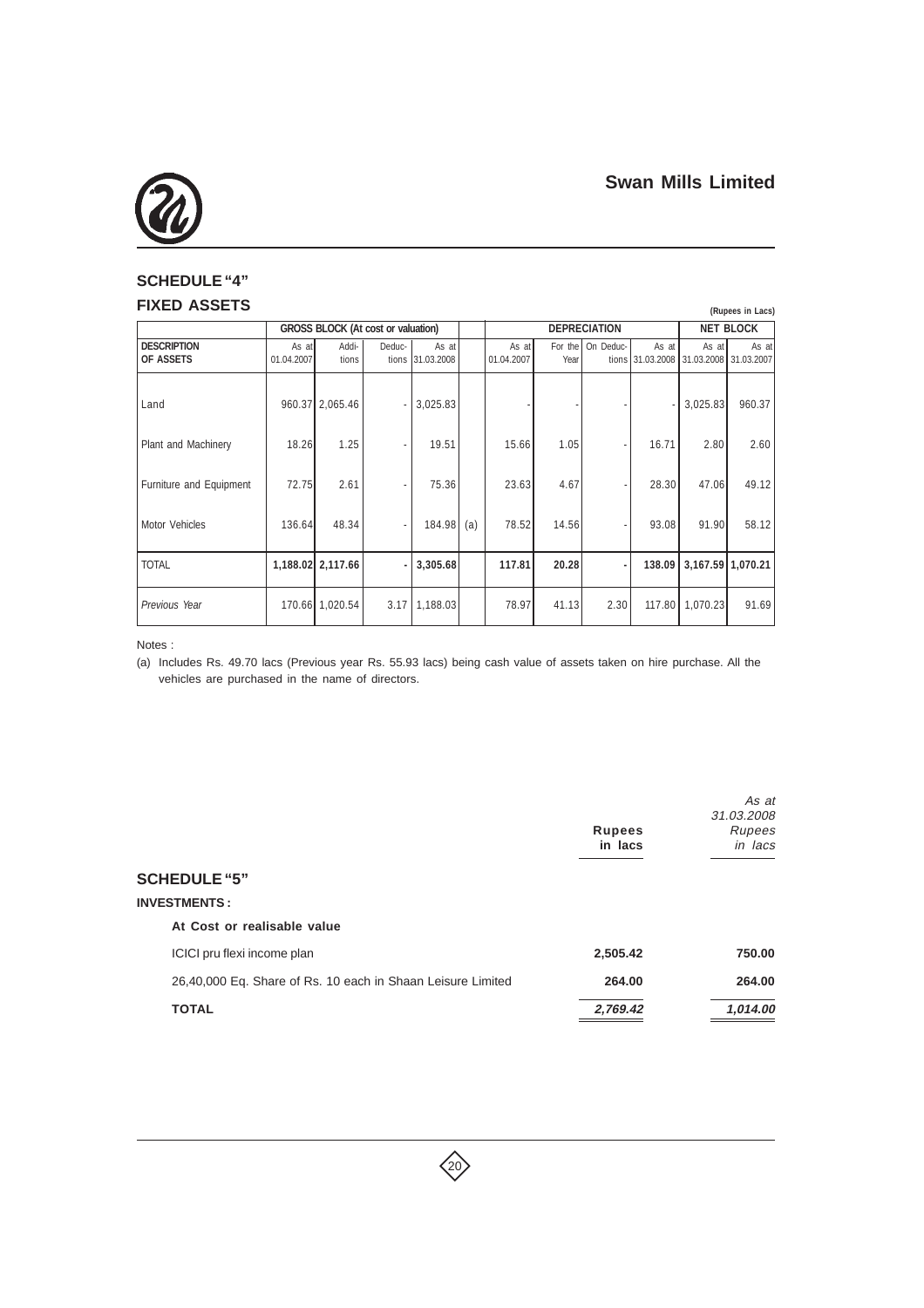

| <b>SCHEDULE "6"</b><br><b>CURRENT ASSETS, LOANS AND ADVANCES :</b> | <b>Rupees</b><br>in lacs | Rupees<br>in lacs | <b>Rupees</b><br>in lacs | As at<br>31.03.2008<br>Rupees<br>in lacs |
|--------------------------------------------------------------------|--------------------------|-------------------|--------------------------|------------------------------------------|
| A. Current Assets                                                  |                          |                   |                          |                                          |
| Inventories                                                        |                          |                   |                          |                                          |
| (as verified, valued and certified by                              |                          |                   |                          |                                          |
| the Management)                                                    |                          |                   |                          |                                          |
| Property under Development :                                       |                          |                   |                          |                                          |
| Value of Land converted into Stock-in-trade                        |                          |                   |                          |                                          |
| at conversion cost and development                                 |                          |                   |                          |                                          |
| expenses at cost                                                   |                          | 30,449.11         |                          | 29,038.00                                |
| <b>Others</b>                                                      |                          | 22.57             | 30,471.68                | 35.22<br>29,073.22                       |
| Sundry Debtors (unsecured, considered good,                        |                          |                   |                          |                                          |
| over six months)                                                   |                          |                   |                          |                                          |
| Receivables from the Debtors                                       |                          | 8.02              |                          | 2,958.65                                 |
| Receivable from Others                                             |                          | 1,000.00          |                          | 1,630.39                                 |
|                                                                    |                          |                   | 1,008.02                 | 4,589.04                                 |
| Cash and Bank Balances:                                            |                          |                   |                          |                                          |
| Cash in hand                                                       |                          | 1.59              |                          | 0.36                                     |
| With Scheduled Banks:                                              |                          |                   |                          |                                          |
| <b>Current Accounts</b>                                            | 2,225.15                 |                   |                          | 3,103.26                                 |
| Fixed Deposits with accrued interest                               | 3,552.76                 |                   |                          | 2,188.75                                 |
| <b>TOTAL</b>                                                       |                          | 5,777.91          | 5,779.50                 | 5,292.01<br>5,292.37                     |
|                                                                    |                          |                   | 37,259.21                | 38,954.63                                |
| B. Loans. Advances & Deposits (Unsecured)                          |                          |                   |                          |                                          |
| Advances Recoverable in cash or in kind or for                     |                          |                   |                          |                                          |
| value to be received                                               |                          |                   |                          |                                          |
| Considered good                                                    |                          | 4,597.26          |                          | 4,956.49                                 |
| Considered doubt full                                              |                          |                   |                          |                                          |
| Income tax paid and TDS                                            |                          | 530.28            |                          | 356.33                                   |
|                                                                    |                          |                   | 5,127.54                 | 5,312.82                                 |
| <b>TOTAL</b>                                                       |                          |                   | 42,386.74                | 44,267.45                                |
| <b>SCHEDULE "7"</b>                                                |                          |                   |                          |                                          |
| <b>CURRENT LIABILITIES &amp; PROVISIONS</b>                        |                          |                   |                          |                                          |
| <b>Current Liabilities</b>                                         |                          |                   |                          |                                          |
| Provision for Taxations                                            |                          | 586.97            |                          | 274.96                                   |
| <b>Sundry Creditors</b>                                            |                          | 2,332.81          |                          | 2,741.12                                 |
| Project Advances                                                   |                          | 32,672.77         |                          | 23,507.35                                |
| Interest                                                           |                          | 17.99             |                          | 96.42                                    |
| <b>TOTAL</b>                                                       |                          |                   | 35,610.55                | 26,619.85                                |

 $\left\langle \begin{matrix} 2 \end{matrix} \right\rangle$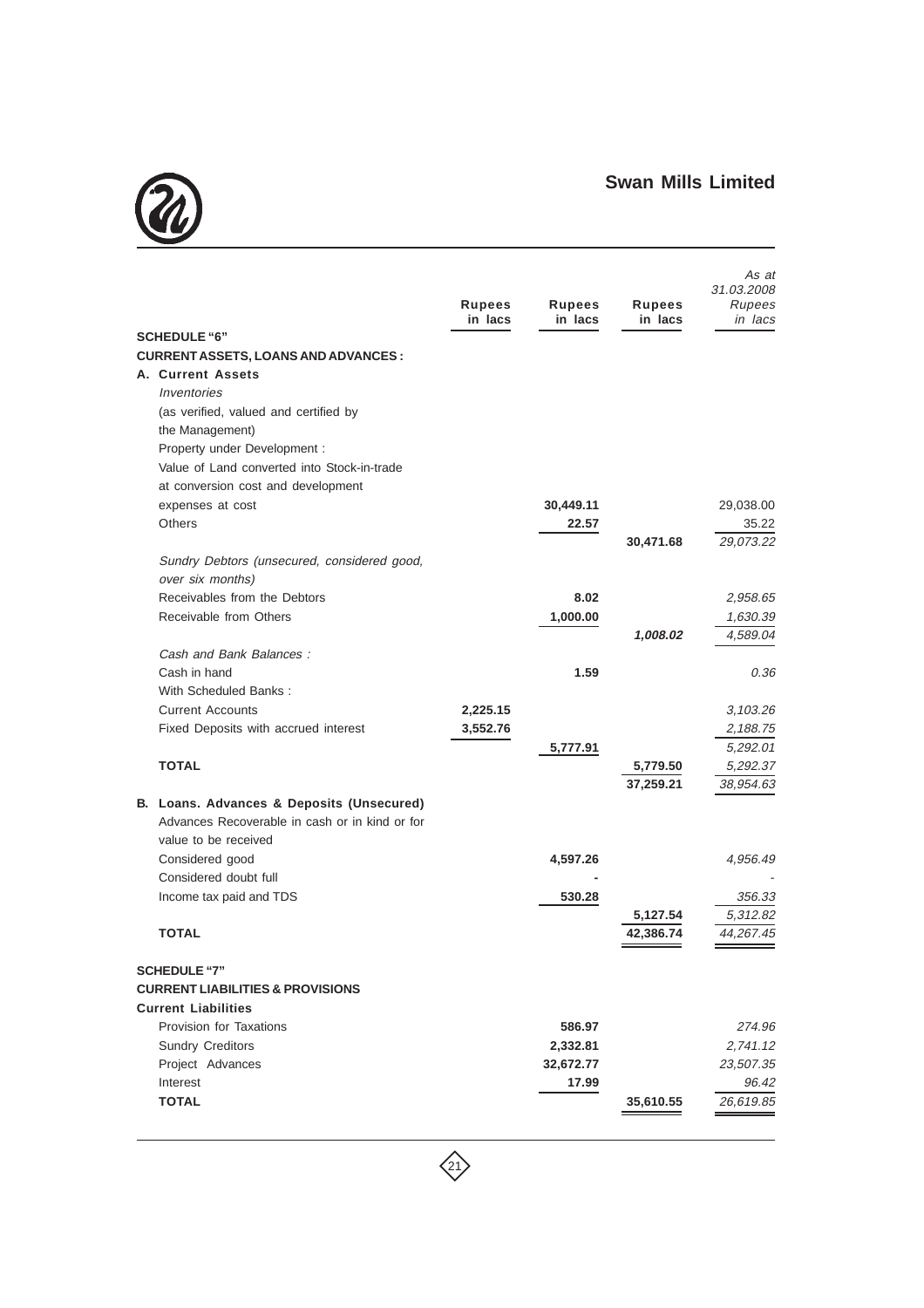

|                                      |               | Year Ended |
|--------------------------------------|---------------|------------|
|                                      |               | 31.03.2008 |
|                                      | <b>Rupees</b> | Rupees     |
|                                      | in lacs       | in lacs    |
|                                      |               |            |
| <b>SCHEDULE "8"</b>                  |               |            |
| SALE OF PRODUCTS AND OTHER INCOME    |               |            |
| <b>Sales</b>                         | 17,497.07     | 4,556.74   |
| Other Income                         | 4,466.49      | 2,738.95   |
|                                      |               |            |
| <b>TOTAL</b>                         | 21,963.56     | 7,295.69   |
|                                      |               |            |
|                                      |               | Year Ended |
|                                      |               | 31.03.2008 |
|                                      | <b>Rupees</b> | Rupees     |
|                                      | in lacs       | in lacs    |
| <b>SCHEDULE "9"</b>                  |               |            |
| Variation in value of Stock in trade |               |            |
| Closing stock in trade               | 30,471.68     | 29,073.22  |
| Less : Opening stock in trade        | 29,073.22     | 21,656.17  |
| <b>TOTAL</b>                         | 1,398.46      | 7,417.05   |
|                                      |               |            |

 $\left\langle \right\rangle$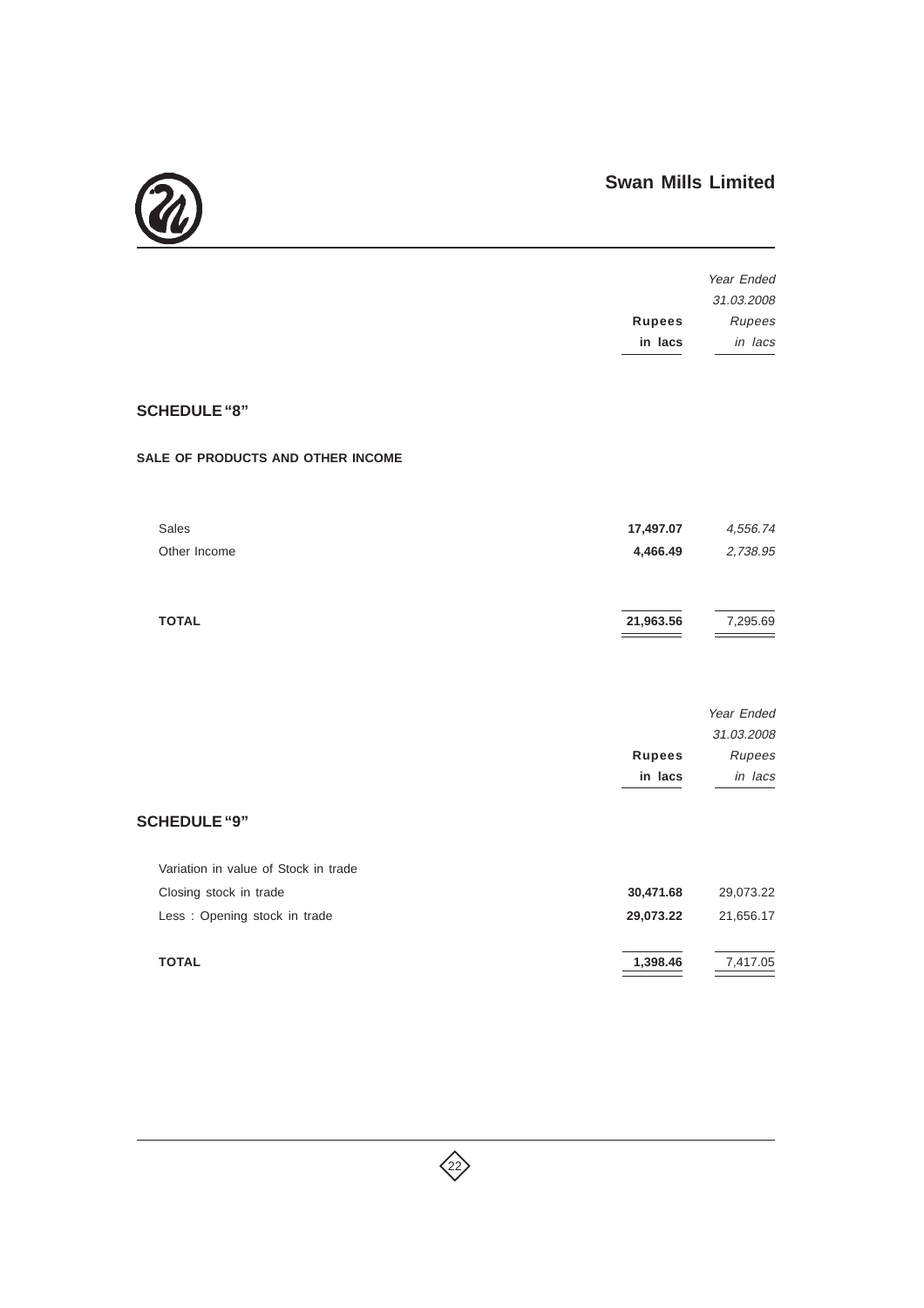

|                                                | <b>Rupees</b><br>in lacs | <b>Rupees</b><br>in lacs | Year Ended<br>31.03.2008<br>Rupees<br>in lacs |
|------------------------------------------------|--------------------------|--------------------------|-----------------------------------------------|
| <b>SCHEDULE "10"</b>                           |                          |                          |                                               |
| A. Purchase of Materials:                      |                          | 45.50                    | 4,475.91                                      |
| B. Expenditure towards construction activities |                          |                          |                                               |
| Architect Fees & Consultancy Charges           | 363.43                   |                          | 382.49                                        |
| Interest on Loans                              | 830.75                   |                          | 2,042.19                                      |
| Rates & Taxes & Charges                        | 1,297.74                 |                          | 412.49                                        |
| <b>Security Charges</b>                        | 58.48                    |                          | 32.59                                         |
| <b>Construction Materials</b>                  | 8,570.95                 |                          | 4,003.46                                      |
| <b>Construction Expenses</b>                   | 7,431.90                 |                          | 594.18                                        |
|                                                |                          | 18,553.25                | 7,467.40                                      |
| C. Operating and Other Expenses :              |                          |                          |                                               |
| Power and Fuel                                 | 4.77                     |                          | 3.39                                          |
| Rent                                           | 2.03                     |                          | 5.49                                          |
| Rates and Taxes                                | 1.54                     |                          | 1.40                                          |
| Insurance                                      | 2.15                     |                          | 0.91                                          |
| Repairs - Others                               |                          |                          | 0.17                                          |
| Sundry Balance written off                     |                          |                          | 0.87                                          |
| Loss/(Profit) on Sale of Fixed Assets          |                          |                          |                                               |
| Salary expenses                                | 12.36                    |                          | 7.34                                          |
| <b>Consultancy Charges</b>                     | 81.88                    |                          | 133.41                                        |
| Vehicle Expenses                               | 12.84                    |                          | 12.04                                         |
| Miscellaneous Expenses                         | 202.50                   |                          | 153.00                                        |
|                                                |                          | 320.07                   | 318.02                                        |
| <b>TOTAL</b>                                   |                          | 18,918.82                | 12,261.33                                     |
| <b>SCHEDULE "11"</b>                           |                          |                          |                                               |
| <b>INTEREST AND FINANCIAL CHARGES</b>          |                          |                          |                                               |
| <b>Financial Charges</b>                       |                          | 892.29                   | 1.75                                          |
| Less: Interest Received                        |                          | 219.16                   | 0.84                                          |
| <b>TOTAL</b>                                   |                          | 673.13                   | 0.91                                          |

 $\left\langle \right\rangle$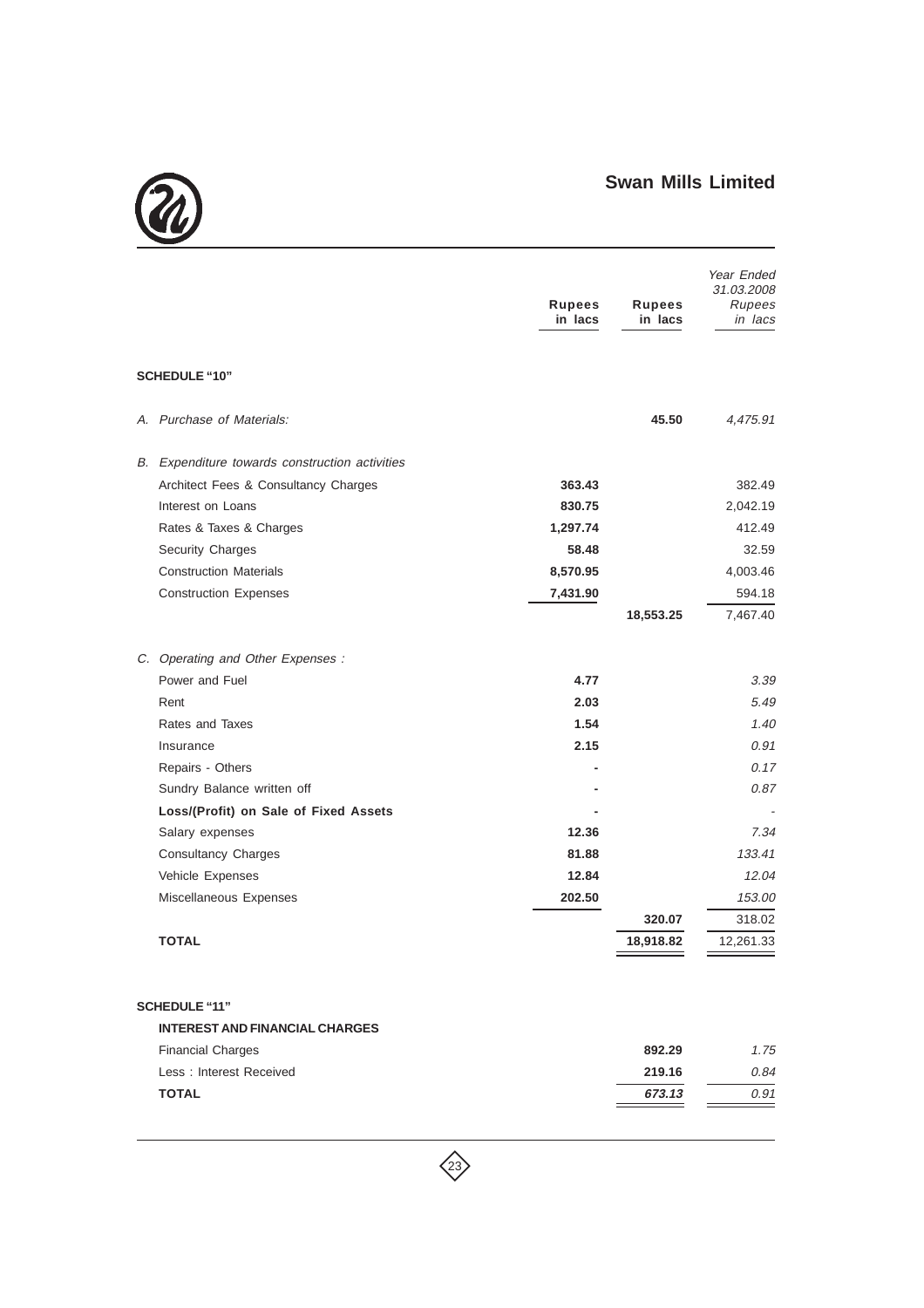

## **SCHEDULE "12" ACCOUNTING POLICIES & NOTES TO THE ACCOUNTS**

### **(A) SIGNIFICANT ACCOUNTING POLICIES**

#### **1 GENERAL**

The accounts of the company are prepared under the historical cost convention using accrual method of accounting with generally accepted accounting principles. Development rights as stock-in-trade is considered at conversion cost.

#### **2 FIXED ASSETS**

Fixed assets are stated at cost of acquisition, including any attributable cost for bringing the assets to its working condition for its intended use/sale/development, less accumulated depreciation.

#### **3 DEPRECIATION**

Depreciation is provided on Straight Line Method at the rates given in Schedule XIV of the companies act, 1956.

#### **4 INVESTMENTS**

Investments classified as short term investment is valued at cost.

### **5 INVENTORIES**

Inventory representing project work-in-progress is valued at cost,which includes expenditure incurred for development, other related cost and cost of land.

Other inventories are valued at Cost.

#### **6 SALES & REVENUE RECOGNISATION**

- a) Sales/Other income are net of taxes, if any
- b) Company is engaged in the business of development of property and textile. In consonance with the practice followed, the profit/Loss, if any, in respect of project under work-in-progress will be accounted on completion and / or sale. The sale will be treated only when peaceful possession of the flats/commercial area is given to the buyer.All expenses incurred, including interest and selling and distribution expenses, on project will be shown under Work-in-progress and amount received from customers towards booking of the area will be shown as advance received.

#### **7 FOREIGN CURRENCY TRANSACTION**

Transaction in Foreign Exchange are accounted at the exchange rate prevailing on the date the transaction has taken place. Unrealised/Payable balance in the form of current assets, current liabilities & loans at the year end are converted at closing Bank Exchange rate prevailing at the Balance Sheet date.

#### **8 RETIREMENT BENEFITS**

As the entire work force of the company has accepted VRS, no liabilities towards Retirement benefit is due for the year and hence no provision for the year

### **9 CONSTRUCTION ACTIVITIES**

Construction cost incurred are considered as W.I.P and shown as current assets under inventories. The initial amount received as sale of units are considered as project advances reduced to the extent it is paid/payable to the developer.

#### **10 TAXATION**

Tax comprises both current and deferred tax.Current Income Tax, including FBT, is determined on the basis of tax payable on taxable income for the year. In compliance with Accounting standard-22, deferred tax is calculated at current income tax rate and is recognised on timing difference between taxable income and accounting income subject to consideration of prudence and to the extent there is a virtual certainty.

### **(B) NOTES TO THE ACCOUNTS**

**1** The company has given possession of completed premises at Kurla and net sales & revenue thereon have been recognised during the year. As at Balance sheet date, Stock in trade of Rs. 30,450.27 lacs includes conversion cost of land and development expenses.

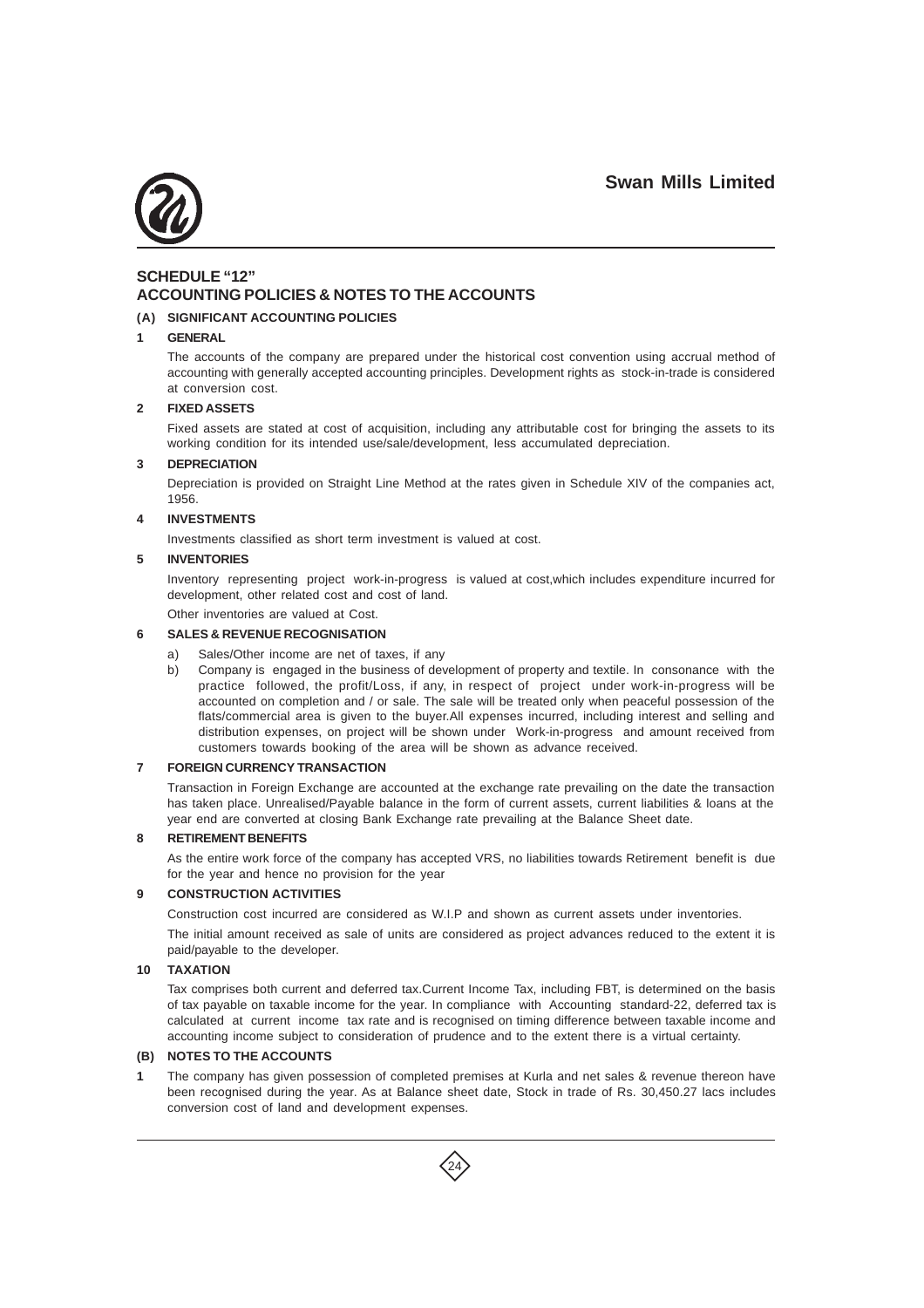

## **SCHEDULE "13"**

**2** The Company has fulfilled it's obligations as required under the consent terms arrived with the Peerless General Finance & Investment Co. Ltd.

| 3 | Earning per Share                                                    | Current<br>Year | Previous<br>Year |
|---|----------------------------------------------------------------------|-----------------|------------------|
|   | Numerator used for calculating basic and diluted earnings per        |                 |                  |
|   | Share - Profit as per P & L Rs. lacs                                 | 3,161.41        | 2,126.46         |
|   | Weighted average number of shares used as denominator for            |                 |                  |
|   | calculating basic and diluted earning per share                      | 95,000,000      | 95,000,000       |
|   | Normal Value of share (Rs. per share)                                | 2               | 2                |
|   | Basic/Diluted earning per share Rs.                                  | 3.33            | 2.24             |
| 4 | Contingent Liabilities :                                             |                 |                  |
|   | Arrears of cumulative Pref. Share dividend<br>a)                     | 15.69           | 14.12            |
| 5 | Miscellaneous Expenses includes payments to Auditors                 |                 |                  |
|   | <b>Audit Fees</b>                                                    | 0.80            | 0.80             |
|   | <b>Tax Audit Fees</b>                                                | 0.40            | 0.40             |
|   | Other capacity                                                       | 0.03            |                  |
| 6 | In terms of Notification No.GSR (129 E) dated 22.02.1999 issued      |                 |                  |
|   | by the Department of Company affairs, the company is required to     |                 |                  |
|   | furnish the details of outstanding to Small Scale Industrial         |                 |                  |
|   | undertakings under the head Current Liabilities and Provisions.      |                 |                  |
|   | Since, the company has no major business activities, the remaining   |                 |                  |
|   | Creditors have been requested to furnish requisite information along |                 |                  |
|   | with SSI Registration Number. Due to lack of feedback, the Company   |                 |                  |
|   | is unable to provide such information in its accounts                |                 |                  |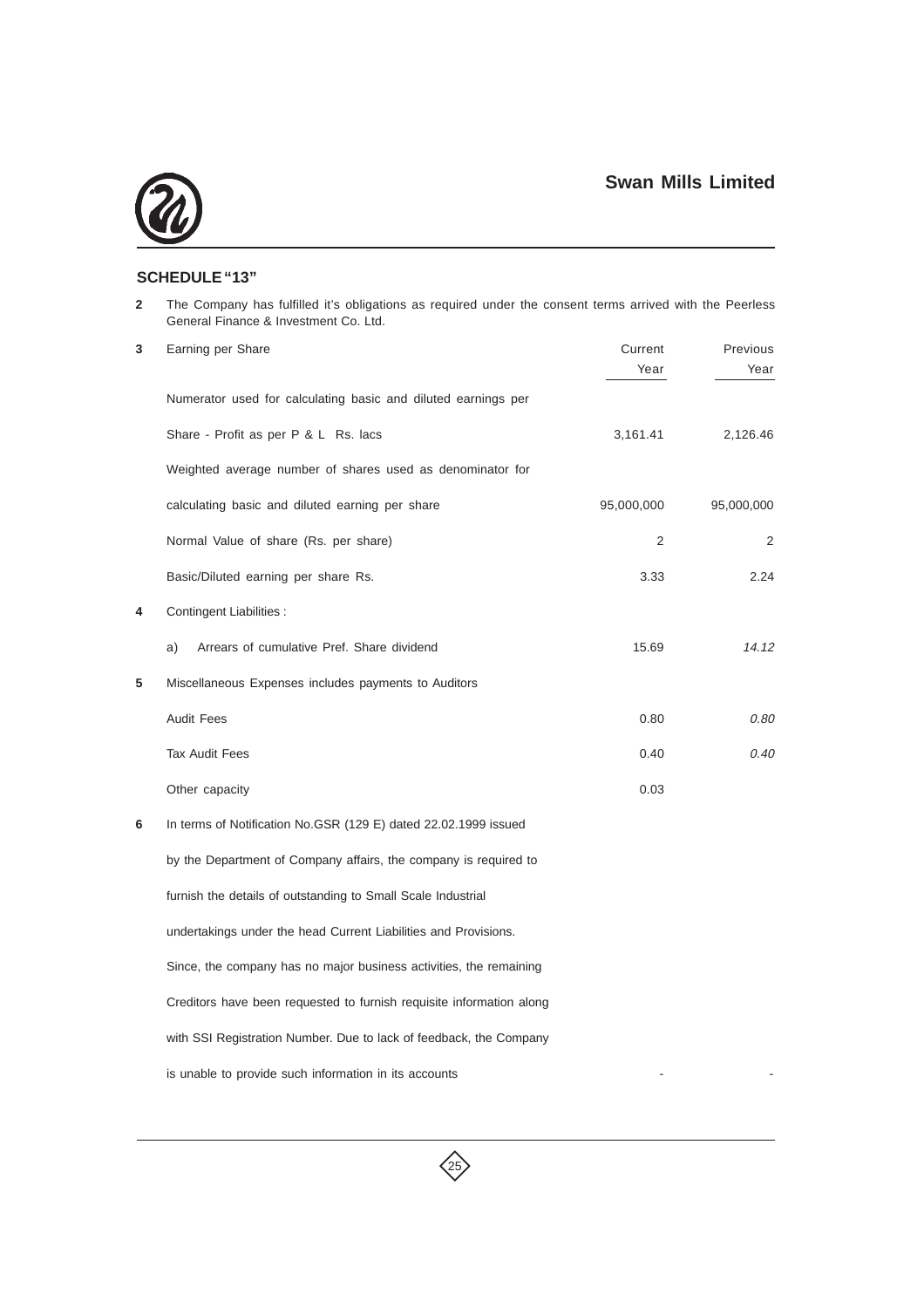

## **SCHEDULE "13"**

|    |                                                       |                     | Current   | Previous  |
|----|-------------------------------------------------------|---------------------|-----------|-----------|
|    |                                                       |                     | Year      | Year      |
| 7  | <b>Raw Material Consumed</b>                          |                     | N.A.      | N.A.      |
| 8  | Licensed Capacity                                     |                     | N.A.      | N.A.      |
| 9  | Capacity and Production                               |                     | N.A.      | N.A.      |
| 10 | Sale of Products                                      |                     |           |           |
|    | Cloth                                                 | Qty in lac Mtrs     | 1.12      | 63.41     |
|    |                                                       | Value in Rs. Lacs   | 52.37     | 4,556.74  |
| 11 | Purchase of Cloth                                     | Qty in lac Mtrs     | 0.86      | 62.61     |
|    |                                                       | Value in Rs. Lacs   | 45.50     | 4,475.91  |
| 12 | C. I. F. Value of Imports :                           |                     |           | 0.58      |
| 13 | Stock in trade and Construction                       |                     |           |           |
|    | Work-in-progress - Construction                       |                     |           |           |
|    |                                                       | Plot Area/Sq. Mtrs. | 48,927    | 71,133    |
|    |                                                       | Value in Rs. Lacs   | 30,449.11 | 29,038.00 |
|    |                                                       |                     |           |           |
|    | Cloth / Textile materials                             |                     |           |           |
|    |                                                       | Qty in lac Mtrs     | 0.43      | 0.68      |
|    |                                                       | Value in Rs. Lacs   | 22.57     | 35.22     |
| 14 | Related Party Disclosure(As identified by management) |                     |           |           |
|    | Related party Relationship during the year<br>a)      |                     |           |           |
|    | Ami Industries (India) Pvt. Ltd.                      |                     |           |           |
|    | Transaction with related parties<br>b)                |                     |           |           |
|    | Key Management Personnel- Managerial Remuneration     |                     |           |           |
|    | Receivable/(Payable)                                  |                     |           |           |
|    | Unsecured Inter Corporate Deposit - Rs. In Lacs       |                     | 2,670.00  | 2,711.89  |
|    | Interest paid/payable - Rs. In Lacs                   |                     | 447.47    | 21.21     |
|    |                                                       |                     |           |           |
| 15 | Expenditure in foreign currency                       |                     | 3.70      | 0.58      |
| 16 | The Managerial remuneration under                     |                     |           |           |
|    | Section 198 of the Companies Act, 1956                |                     |           |           |
|    |                                                       |                     |           |           |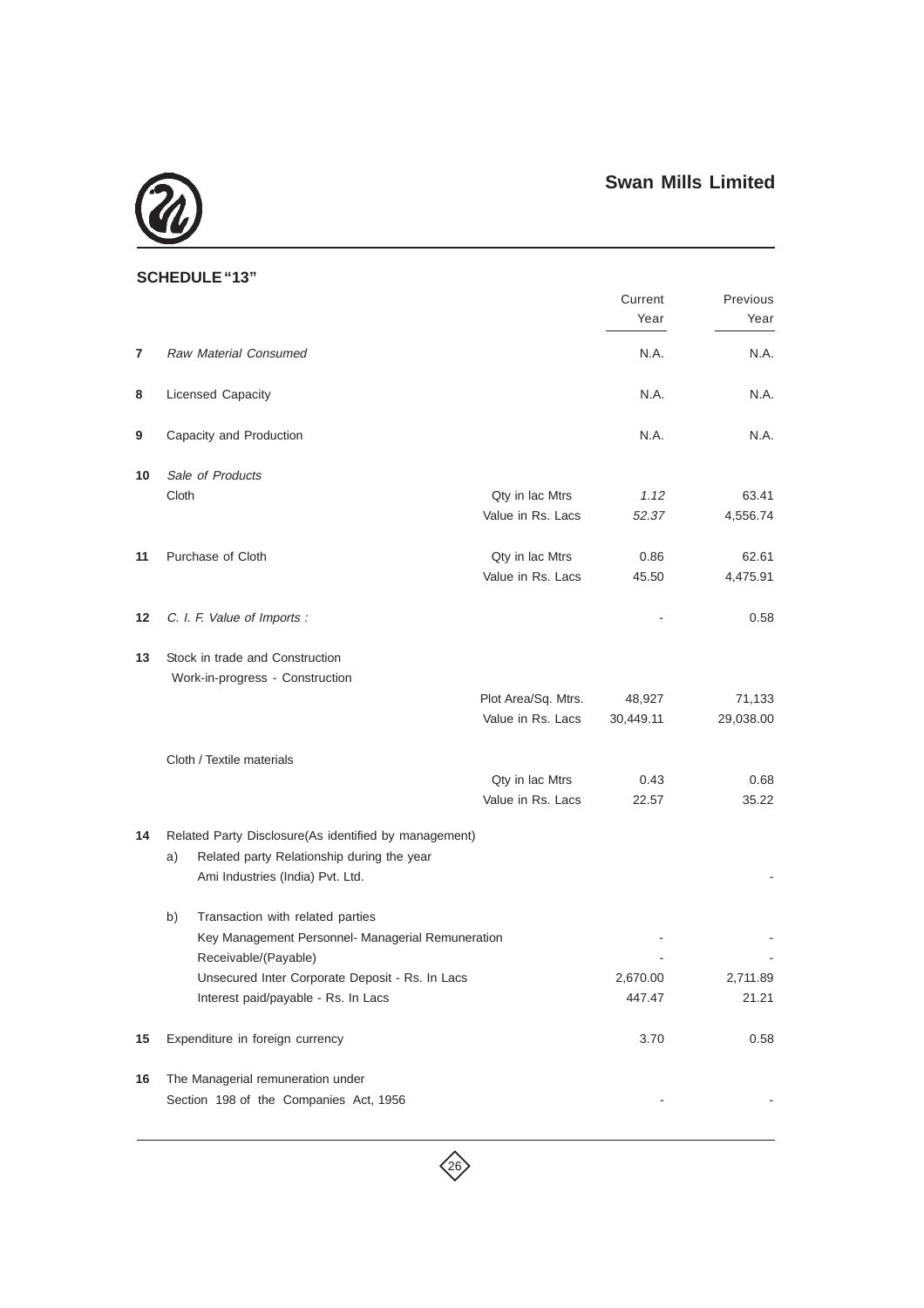

#### **17** Segment information :

The company has identified business segments as primary segments.

| The reportable business segments are Textile and Property Development | (Rupees in Lacs) |                 |              |  |  |
|-----------------------------------------------------------------------|------------------|-----------------|--------------|--|--|
|                                                                       | <b>Textiles</b>  | <b>Property</b> | <b>Total</b> |  |  |
|                                                                       |                  | development     |              |  |  |
| Revenue                                                               | 3,574.09         | 18,389.47       | 21,963.56    |  |  |
| <b>Segment Results</b>                                                | (5.77)           | 3,167.18        | 3,161.41     |  |  |
|                                                                       |                  |                 |              |  |  |
| <b>Segment Assets</b>                                                 | 31.17            | 49,016.32       | 49.047.49    |  |  |
| <b>Segment Liabilities</b>                                            | 103.30           | 48.944.19       | 49,047.49    |  |  |

#### **Geographical Segments**

All development and Trading activity have been undertaken in India only, hence Geographical segment reporting is not required.

- **18** All items of income and expenses in the period are included in the determination of net profit for the year There are no changes in the accounting policies from that of the previous year.
- **19** Quarterly financial results are published in accordance with the guidelines issued by SEBI. The recognition and measurement principles as laid down in the standards are followed with respect to such results. The half yearly results are also subjected to limited review by the auditors as required by SEBI.
- **20** At the balance sheet date, an assessment is done to determine whether there is any indication of impairment in the carrying amount of the fixed assets. No impairment loss is determined.
- **21** The Miscellaneous expenses includes donation of Rs. 24.00 lacs and Rs. Prior period expenses of Rs. 15 lacs.
- **22** The Company had entered into Development Agreement with Peninsula Land Ltd (Formerly Piramal Holdings Ltd) to develop and sale properties at Mumbai and they are entitled to 22% of the gross receipt. The transactions and effect thereof are already given in this accounts.
- **23** In absence of distributable profit, 9250 11 % Cumulative Redeemable Preference Shares of Rs. 100 each fully paid up could not be redeemed during the year.
- **25** The Company is entitled to claim deduction in case of income from its project U/s 80 IB with reference to the builtup area having individual flat size smaller than 1000 sq. ft. The profit will be computed on proportionate basis based on ratio of the built-up area of the eligible sized flats to the total area of the projects.

27

**26** Previous Year's figures are regrouped/rearranged wherever necessary.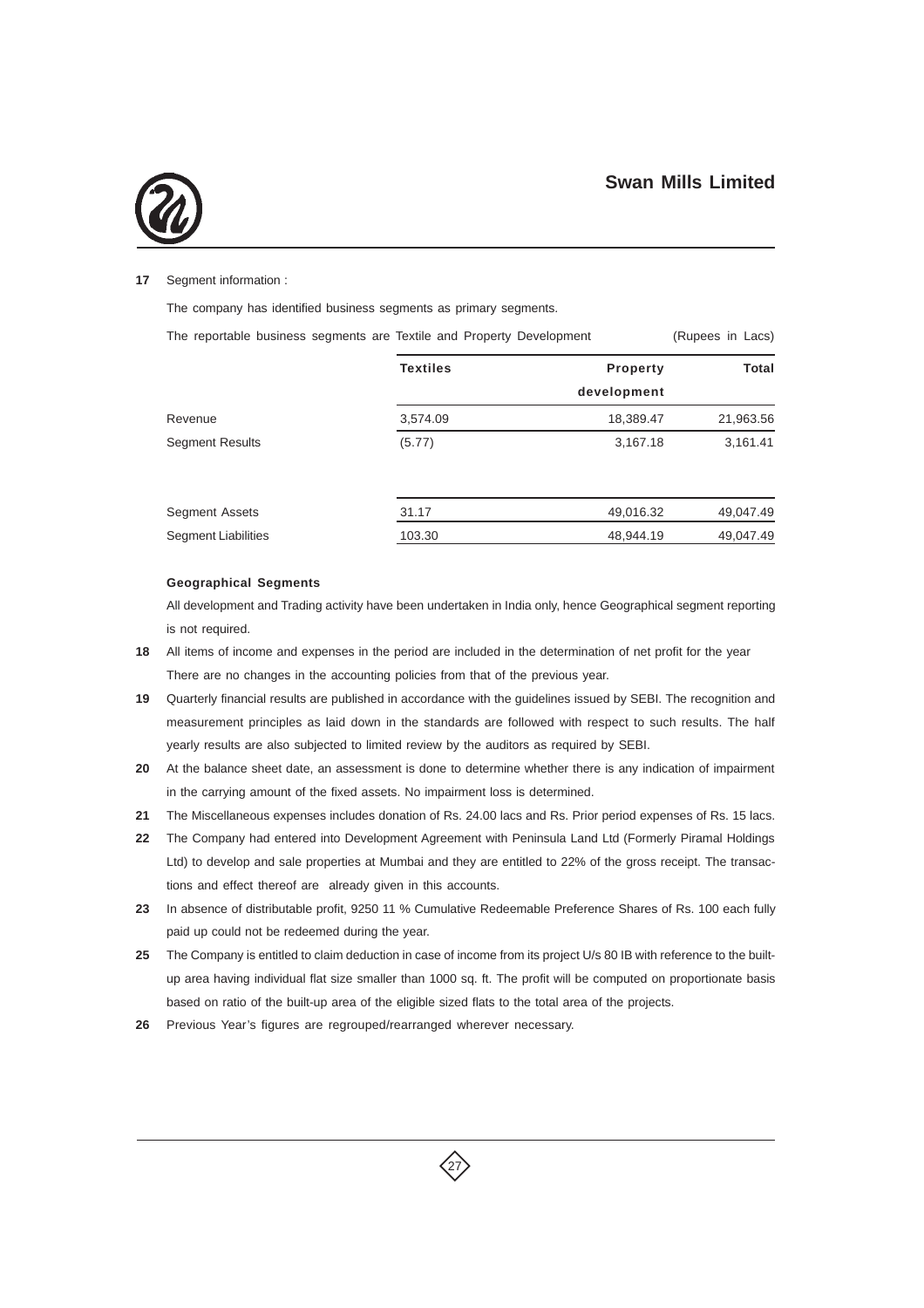NIL



|      | 27. BALANCE SHEET ABSTRACT AND COMPANY'S GENERAL BUSINESS PROFILE<br>Statement pursuant to Part IV of Schedule VI to the Companies Act., 1956 |            |         |                                      |  |                                                |
|------|-----------------------------------------------------------------------------------------------------------------------------------------------|------------|---------|--------------------------------------|--|------------------------------------------------|
| ı.   | <b>Registration Details</b>                                                                                                                   |            |         |                                      |  |                                                |
|      | Registration No.                                                                                                                              | 294        |         | State Code                           |  | 11                                             |
|      | <b>Balance Sheet Date</b>                                                                                                                     | 31.03.2009 |         |                                      |  |                                                |
| н. - | Capital raised during the year (Amount Rs. In Thousand)                                                                                       |            |         |                                      |  |                                                |
|      | Public Issue                                                                                                                                  | <b>NIL</b> |         | Bonus Issue                          |  | <b>NIL</b>                                     |
|      | Right Issue                                                                                                                                   | <b>NIL</b> |         | <b>Private Placement</b>             |  | NIL                                            |
|      | III. Position of Mobilisation and Deployment of Funds (Amount Rs. In Thousand)                                                                |            |         |                                      |  |                                                |
|      | <b>Total Liabilities</b>                                                                                                                      | 1,343,695  |         | <b>Total Assets</b>                  |  | 1,343,695                                      |
|      | Source of Funds                                                                                                                               |            |         |                                      |  |                                                |
|      | Paid up Capital                                                                                                                               | 191,425    |         | Reserve & Surplus                    |  | 852,939                                        |
|      | Secured Loans                                                                                                                                 |            |         | Unsecured Loans                      |  | NIL                                            |
|      | Application of Funds                                                                                                                          |            |         |                                      |  |                                                |
|      | Net Fixed Assets                                                                                                                              | 391,323    |         | Investments                          |  | NIL                                            |
|      | Net Current Assets                                                                                                                            | 677,620    |         | Misc. Expenditure                    |  | (2, 190)                                       |
|      | <b>Accumulated Losses</b>                                                                                                                     | 176,130    |         |                                      |  |                                                |
|      | IV. Performance of Company (Amount Rs. In Thousands)                                                                                          |            |         |                                      |  |                                                |
|      | Turn over                                                                                                                                     | 2,196,356  |         | <b>Total Expenditure</b>             |  | 1,821,377                                      |
|      | Profit before Tax<br>(Please tick Appropriate box + for Profit - for Loss)                                                                    | 374,979    | $+$ / - | Profit after Tax                     |  | 316,141                                        |
|      | Earning per Share in Rs.                                                                                                                      | 3.33       |         | Dividend Rate %                      |  | NIL                                            |
|      | V. Generic names of three Principal Products/Services of the Company<br>(as per monetary items)                                               |            |         |                                      |  |                                                |
|      | Item Code No. (ITC Code)                                                                                                                      | N.A.       |         |                                      |  |                                                |
|      | As per our Report of even date attached                                                                                                       |            |         |                                      |  | On behalf of Board of Directors                |
|      | For V. R. RENUKA & CO.<br><b>Chartered Accountants</b>                                                                                        |            |         | <b>NAVINBHAI C. DAVE</b><br>Chairman |  | <b>NIKHIL V. MERCHANT</b><br>Managing Director |
|      | <b>V. R. RENUKA</b><br>Proprietor<br>M. No. 32263                                                                                             |            |         |                                      |  | <b>ARUN S. AGARWAL</b><br>Company Secretary    |
|      | Mumbai, 11th August, 2009                                                                                                                     |            |         |                                      |  | Mumbai, 11th August, 2009                      |

 $\left\langle \right\rangle$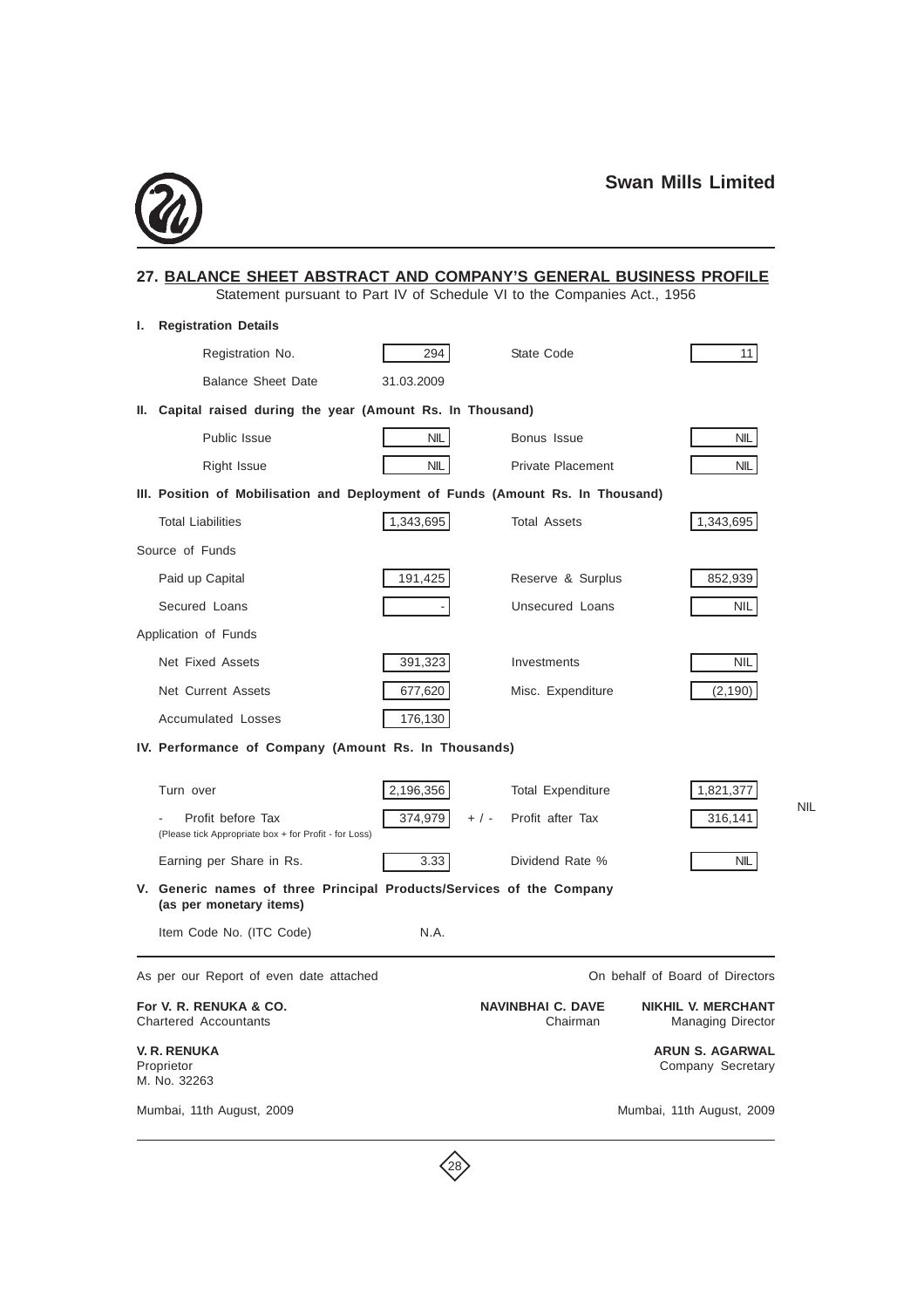

|   | <b>Cash Flow Statement</b>                                                |               |               | Year ended  |
|---|---------------------------------------------------------------------------|---------------|---------------|-------------|
|   | for the Year Ended 31.3.2009                                              |               |               | 31.03.2008  |
|   |                                                                           | <b>Rupees</b> | <b>Rupees</b> | Rupees      |
|   |                                                                           | in lacs       | in lacs       | in lacs     |
| A | <b>Cash Flow from Operating Activities</b>                                |               |               |             |
|   | Profit/(Loss) before tax                                                  |               | 3,161.41      | 2,126.46    |
|   | Adjustment for :                                                          |               |               |             |
|   | Depreciation                                                              | 20.28         |               | 41.13       |
|   | Interest Received                                                         | 219.16        |               | 0.84        |
|   | <b>Interest Paid</b>                                                      | 892.29        |               | 1.75        |
|   | Provision for Taxation(Deferred Tax)                                      | 1.41          |               | 7.94        |
|   |                                                                           |               | 1,133.14      | 51.66       |
|   | Operating Profit/(Loss) before Working Capital Changes<br>Adjustment for: |               | 4,294.56      | 2,178.12    |
|   | Trade & Other Receivables/Advances                                        | 3,952.90      |               | (7, 248.74) |
|   | Inventories                                                               | (1,411.11)    |               | (7, 467.40) |
|   | <b>Trade Payables</b>                                                     | 8,990.70      |               | 16,198.35   |
|   |                                                                           |               | 11,532.48     | 1,482.21    |
|   | Cash generated from operations                                            |               | 15,827.05     | 3,660.33    |
|   | Interest Paid                                                             |               | (892.29)      | (1.75)      |
|   | Direct Taxes (Paid)/Refund Received                                       |               | (173.95)      | 846.12      |
|   | <b>Cash Flow from Operating Activities</b>                                |               | 14,760.80     | 4,504.70    |
| B | <b>Cash Flow from Investing Activities</b>                                |               |               |             |
|   | Purchase/disposal of Fixed Assets                                         | (1,921.12)    |               | (1,961.83)  |
|   | Disposal of Investments                                                   | (1,755.42)    |               | (1,014.00)  |
|   | Interest Income                                                           | (219.16)      |               | (0.84)      |
|   | <b>Cash Flow from Investing Activities</b>                                |               | (3,895.71)    | (2,976.67)  |
| C | <b>Cash Flow from Financing Activities</b>                                |               |               |             |
|   | Proceeds/(Repayment)from Long Term & Short<br><b>Borrowings</b>           | (10, 377.96)  |               | 3,658.11    |
|   | Intercorporate Deposits/Unsecured Loans                                   |               |               | (1,500.00)  |
|   | <b>Cash Flow from Financing Activities</b>                                |               | (10, 377.96)  | 2,158.11    |
| D | Net increase in Cash & Cash Equivalents (A+B+C)                           |               | 487.13        | 3,686.14    |
| Е | Cash & Cash Equivalents: Opening Balance                                  |               | 5,292.37      | 1,606.23    |
| F | Cash & Cash Equivalents: Closing Balance                                  |               | 5,779.50      | 5,292.37    |

 $\left\langle 29 \right\rangle$ 

As per our Report of even date attached **On behalf of Board of Directors** 

**For V. R. RENUKA & CO. NAVINBHAI C. DAVE NIKHIL V. MERCHANT**<br>Chartered Accountants **Chairman** Managing Director Chartered Accountants

M. No. 32263

**V. R. RENUKA ARUN S. AGARWAL** Company Secretary

Mumbai, 11th August, 2009 Mumbai, 11th August, 2009